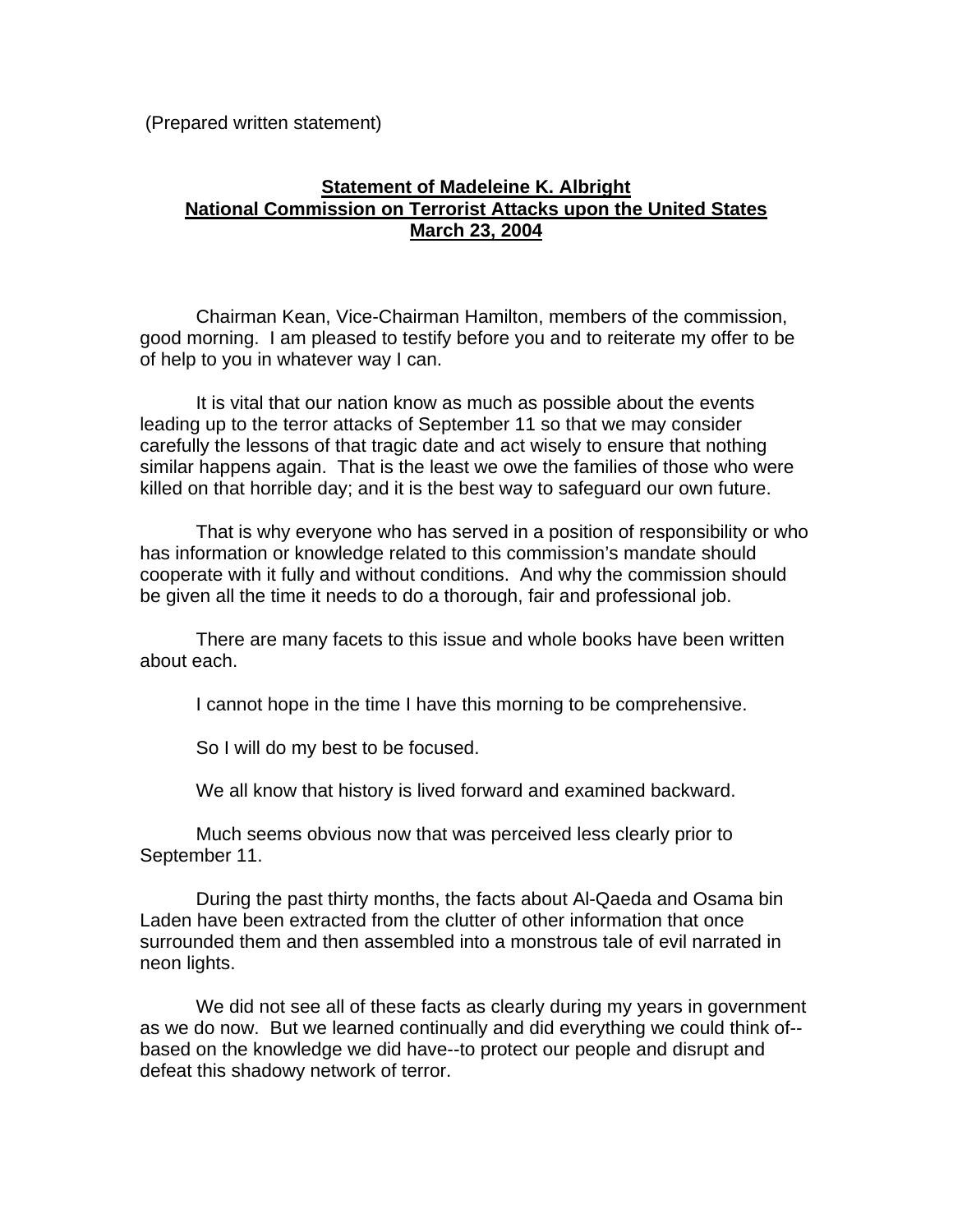I appreciate the opportunity to testify before you and before the American people about the policies we developed and the actions we took. I am pleased, as well, to have the chance to offer recommendations for the future.

Mr. Chairman and Mr. Vice-Chairman, in your letter of invitation, you suggested that I provide testimony on eight specific topics. I have organized my statement to reflect that request.

# **Counterterrorism and United States Foreign Policy During the Clinton Administration**

 The Clinton Administration clearly recognized the threat posed by international radical terrorist groups. Although terrorism was certainly not new, we realized that we faced a novel variation. Instead of being sponsored or directed by a hostile country, the new breed of terrorist group was relatively independent, composed of people from many nationalities, and able to use new technologies to transmit money and information rapidly to and from distant corners of the globe. Many of the terrorist recruits had come into contact with each other in the 1980s during the mujahadeen's successful effort to oust the Soviets from Afghanistan. Now they were determined to drive American forces from Saudi Arabia despite the fact the Soviets had invaded a Muslim country while America had been invited to help defend one.

There can be no doubt that countering the terror threat was a top priority for President Clinton and every member of our foreign policy and national security team. The "transnational threats" of terrorism, crime and the spread of weapons of mass destruction were a dominant theme in our public statements and private deliberations and played a role in bilateral relations with nearly every nation. These concerns were evident in the president's frequent warnings about the possibility of a bioterror attack on the United States. They were reflected in the administration's decision to expand the CIA's Counter Terrorism Center (CTC) and establish a special CIA bin Laden unit during the mid-1990s. They prompted the administration's effort to improve counterterrorism coordination by placing a senior FBI official at the CTC and a top CIA official at the FBI. They led to the activation of a high-level White House interagency counterterrorism working group that met several times a week to review threats and coordinate counterterrorism efforts. And they caused the president to decide in May 1998 to restructure the National Security Council and appoint a National Coordinator for Counterterrorism and Infrastructure Protection with a mandate to organize the government more effectively to safeguard our citizens from unconventional dangers.

During the Clinton Administration's eight years in office, we intensified intelligence and law enforcement cooperation with other countries, resulting in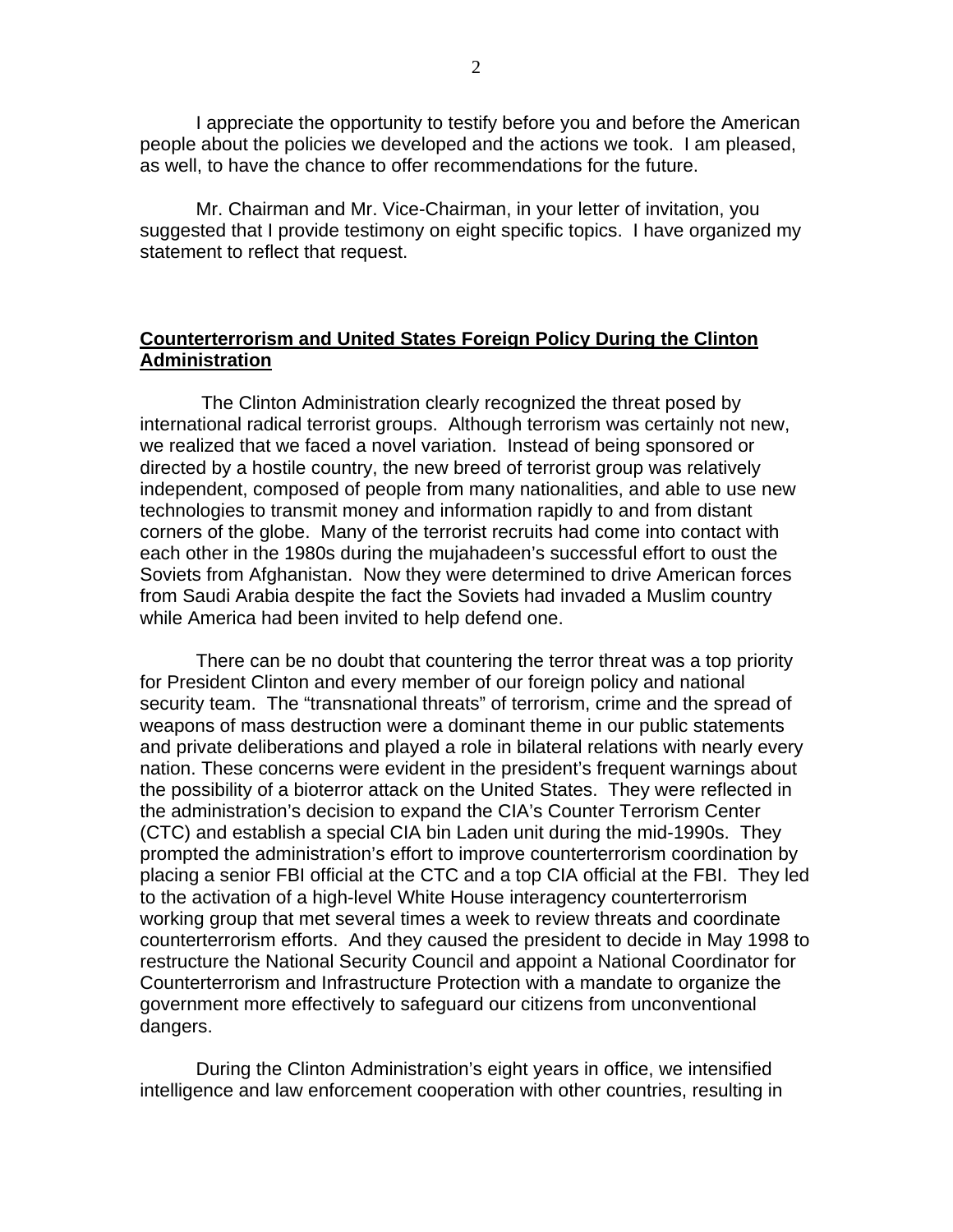the arrest and prosecution of scores of terrorist suspects (including Ramzi Yousef--responsible for the 1993 World Trade Center bombing--and Mir Aimal Kansi--murderer of two CIA employees that same year). We worked with foreign partners to prevent planned terror strikes such as a conspiracy to bomb New York City landmarks in 1993, a plot to assassinate the pope, plans to sabotage 12 U.S. commercial aircraft over the Pacific in 1994-95, and a 1998 plot to attack the U.S. Embassy in Albania. We expanded our overseas Counter-terrorism Training Assistance Program, instructing more than 20,000 law enforcement officers from more than 90 countries in subjects ranging from airport security and bomb detection to maritime security and hostage rescue. In response to intelligence warnings shortly before the start of the new millennium, we undertook the largest counterterrorism operation in U.S. history to that time, preventing multiple al-Qaeda attacks in America and Jordan. Cabinet-level national security, intelligence and law enforcement officials met in the White House virtually every day for nearly a month during this period to ensure the coordination of threat information and security responses.

President Clinton also pushed for and signed into law the Anti-Terrorism and Effective Death Penalty Act of 1996, which banned designated terrorist organizations from fund-raising in the United States and made it easier to bar terrorists from entering our country. The administration asked for, but Congress failed to approve, anti-money-laundering legislation, authority to place roving wiretaps on suspected terrorists, and proposals to attach taggants to identify the origin of explosives that could be used by terrorists. We took steps to freeze the financial assets of radical outlaw groups (In 1998 and 1999 President Clinton blocked al Qaeda financial transactions and froze approximately \$255 million in Taliban assets). We increased the size of rewards offered for information leading to the apprehension of terrorists. We more than doubled our nation's counterterrorism budget (from \$5 billion in FY 1996 to \$11 billion in FY 2000), increased sharply the number of FBI agents working the issue, and accelerated technological research to improve our ability to detect explosives, counter weapons of mass destruction, protect against cyber sabotage and provide physical security. We imposed economic sanctions against state sponsors of terror, which included Cuba, Iran, Iraq, Libya, North Korea, Sudan and Syria. We used a combination of diplomatic pressure and economic sanctions to force Libya to hand over for trial two persons indicted in the 1989 terrorist bombing of Pan Am flight 103. We worked with officials in the former Soviet Union through the Nunn-Lugar and other programs to secure materials and expertise that might cause weapons of mass destruction to fall into the wrong hands.

At the same time, the president issued a series of directives to enhance our ability to disrupt terrorist operations abroad, and prepare for the possibility of strikes in the United States involving the use of chemical or biological weapons. He ordered the training of firefighters and other first responders in more than 150 American cities. He initiated creation of a nationwide stockpile of drugs and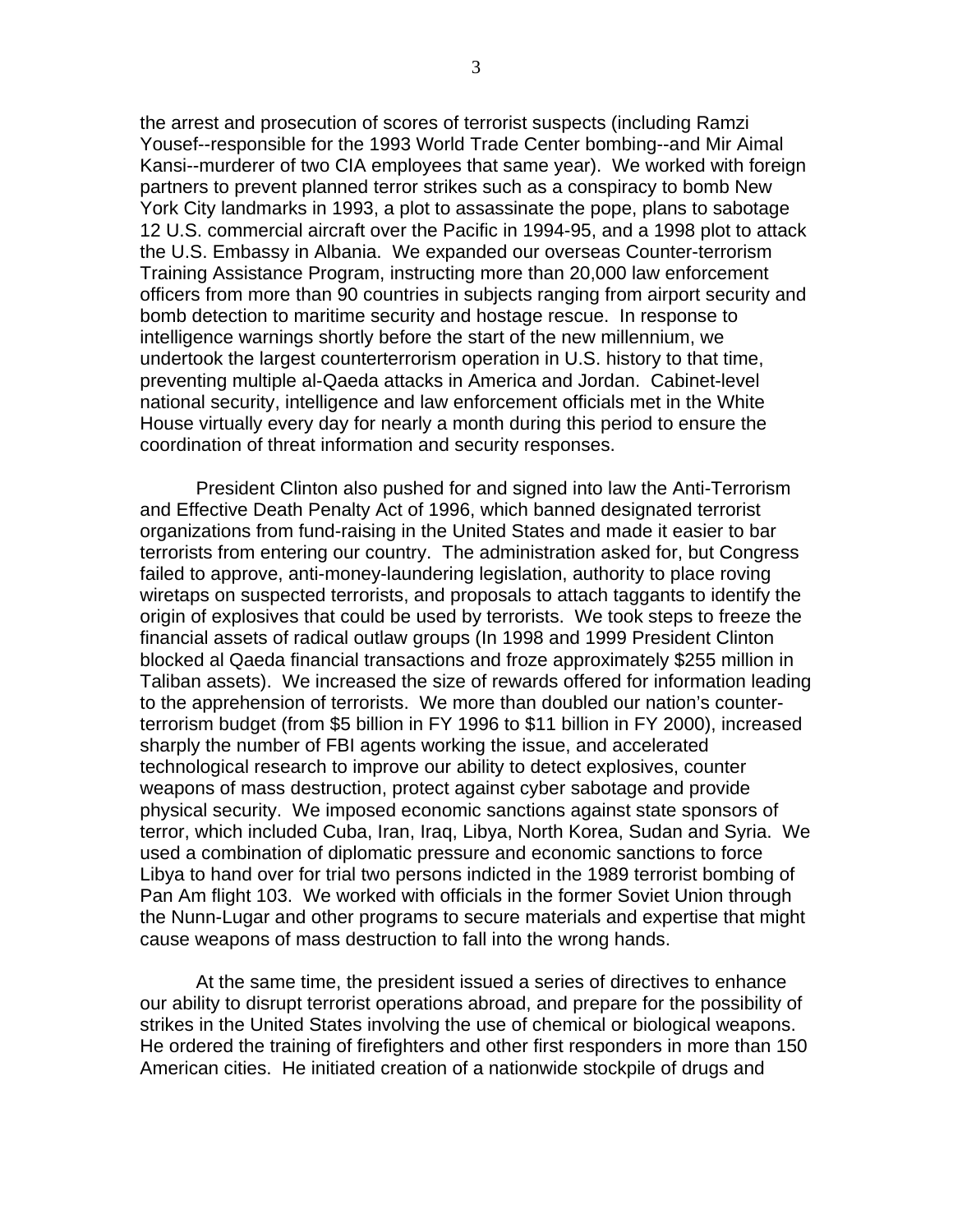vaccines and a plan to protect critical infrastructure such as power grids and computer networks from cyber attacks.

The White House also used the bully pulpit of the presidency to heighten awareness of the terrorist threat and rouse global support for defeating it. For example in 1995 during ceremonies surrounding the  $50<sup>th</sup>$  anniversary of the UN, President Clinton said that "Our generation's enemies are the terrorists…who kill children or turn them into orphans, people who target innocent people in order to prevent peace…Today, the threat to our security is not in an enemy silo, but in the briefcase or the car bomb of a terrorist." In 1996, the president helped organize the international summit on counterterrorism at Sharm-al-Sheikh, in which 29 world leaders participated, including 13 from Arab states. Year after year, the president told the UN General Assembly that combating terrorism was at the top of the American agenda, and should be at the top of the world's agenda. He urged every nation to deny support and sanctuary to terrorist groups; to cooperate in extraditing and prosecuting terrorist suspects; to regulate more rigorously the manufacture and export of explosives; to raise international airport security standards; and to combat the conditions internationally that fuel intolerance, spread violence and multiply despair.

Though we did not achieve all we hoped, I am proud of the Clinton Administration's record in fighting terror. We were the first to make it a centerpiece of our national security strategy. We laid the groundwork for a comprehensive global response to the terrorist threat and launched homeland planning initiatives that would be built upon in subsequent years. We recognized the need to improve cooperation between the FBI and CIA and took steps in that direction. We re-organized the National Security Council with the terrorist threat in mind. And, as described below, we used a wide variety of national security tools in an effort to apprehend and stop the terrorists who were threatening the United States.

#### **The Africa Embassy Bombings**

My worst day as secretary of state was August 7, 1998, when terrorist explosions struck our embassies in Kenya and Tanzania. Hundreds of people were killed, including twelve Americans.

Within a matter of days, we had captured several suspects who made it clear that Osama bin Laden was behind the attacks. The question for us was whether to consider this a law enforcement matter demanding a judicial response or a military matter in which the use of armed force was justified. We decided it was both. We proceeded to prosecute the conspirators we had captured. But we also decided within a week to hit back militarily and within two weeks launched cruise missiles at a target in Sudan and at several al-Qaeda training camps in Afghanistan. The timing of the strikes was determined by highly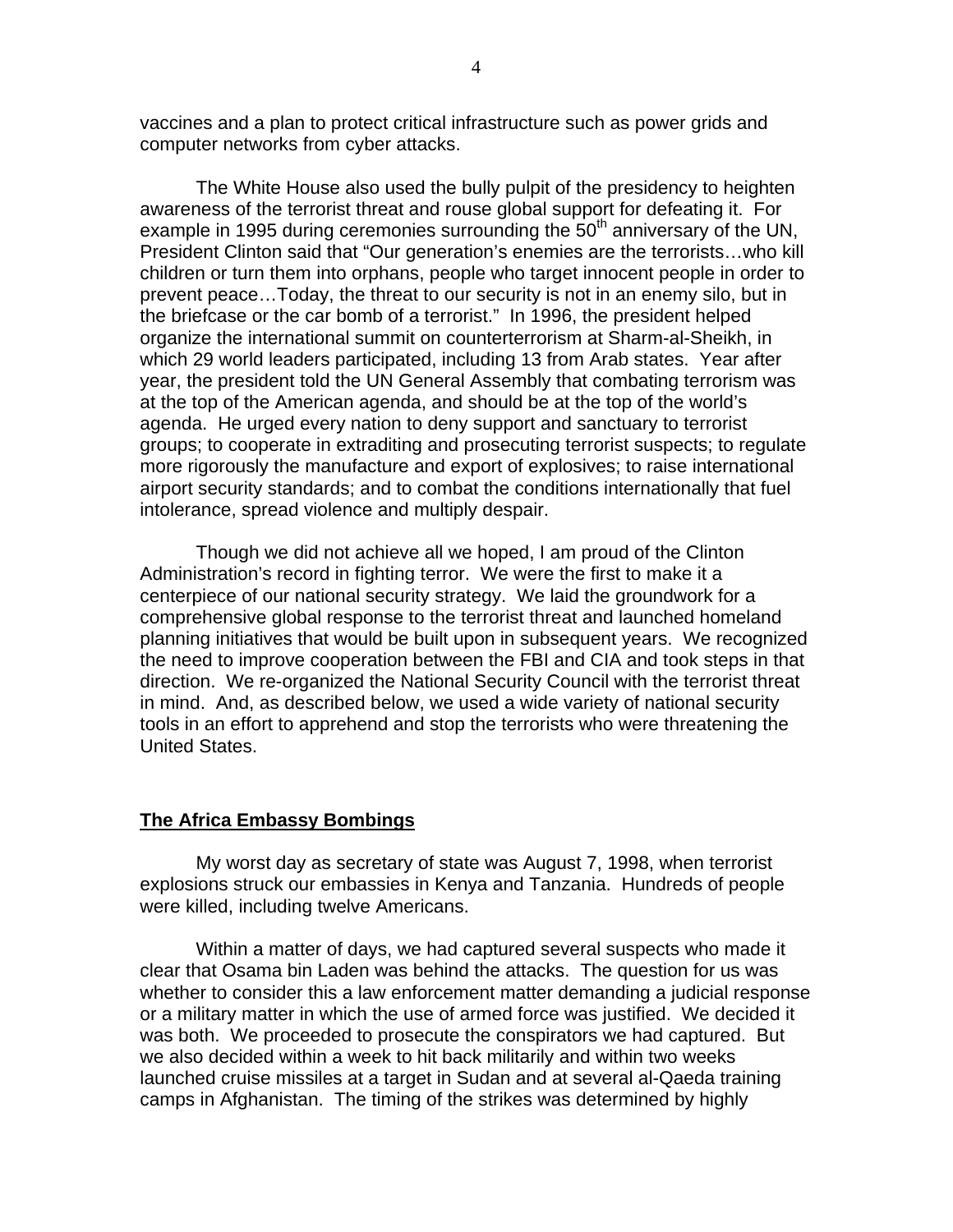credible predictive intelligence (the rarest kind) indicating that terrorist leaders- possibly including bin Laden--would be meeting at one of the camps.

The day after the cruise missile strikes, the White House convened a meeting to study further military options. Our primary target--bin Laden--had not been hit, so we were determined to try again. In subsequent weeks, the president specifically authorized the use of force to capture bin Laden with the expectation that he likely would be killed in any such operation. Later presidential directives were more explicit, making clear that lethal force could be used against bin Laden and his lieutenants. There should have been no confusion—and in my mind at the time there was none—that our personnel were authorized to kill bin Laden. We did not, after all, launch cruise missiles for the purpose of serving legal papers. We wanted to put bin Laden out of business permanently.

To maintain the option of force, we placed submarines equipped with cruise missiles permanently on call in the Arabian Sea. The Pentagon eventually wearied of this deployment and said prolonging it was not justified in the absence of more specific information about bin Laden's whereabouts. However, President Clinton insisted because it gave us the capability to hit bin Laden quickly if credible "predictive intelligence" did materialize.

Anxious to explore every alternative, we studied the possibility of sending a U.S. Special Forces team into Afghanistan to try and snatch bin Laden. The Pentagon raised concerns that I believe were understandable. The first was the lack of real time intelligence. We couldn't snatch someone unless we knew where he was. The second was that if we did obtain good intelligence, a missile would get the job done more rapidly than a strike force. There was never any doubt that, if we knew where bin Laden was or where he was going to be, we would go after him. We all felt the loss of those murdered in the embassy bombings, had met with the families of victims, and were determined to prevent additional attacks.

The reason for the strikes we did make was that we had received word of a scheduled meeting of terrorist leaders including--we hoped--bin Laden. We did not get a similar break again. Instead, we occasionally learned where bin Laden had been or where he might be going or where someone who looked a little like him might be. We heard of suspicious caravans or of someone tall with a beard moving about with bodyguards. At times, the information seemed promising enough to intensify military preparations until the leads proved unverifiable or wrong. We also heard reports of skirmishes inside Afghanistan between tribal militias and al-Qaeda, but the skirmishes were inconclusive and the reports questionable.

It was maddening. I compared it to one of those arcade games where you manipulate a lever hooked to a claw-like hand that you think, once you put your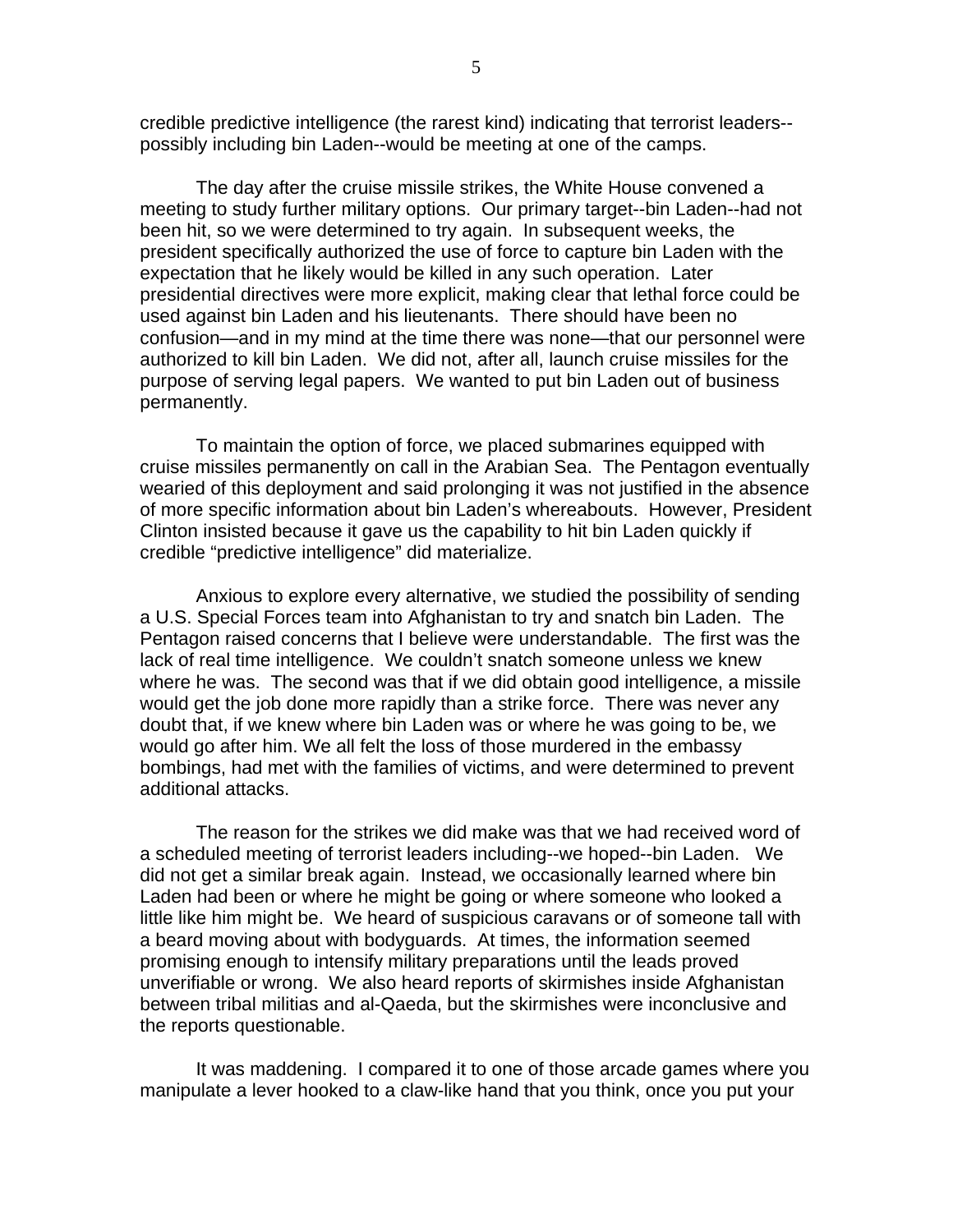quarter in, will easily scoop up a prize. But every time you try to pull the basket out the prize falls away.

At the president's direction, our military continued to pursue ideas for improving real-time information on bin Laden's whereabouts. In 2000, beginning in late summer, we tried using the Predator, a slow-moving unmanned drone, to gather photographic data in Afghanistan. The results were encouraging -- but then the aircraft crashed. The NSC proposed arming a new drone with a missile. Early in 2001, the Air Force tested a prototype, but by then a new administration was in office.

One question that has since been raised is why we didn't simply invade Afghanistan, depose the Taliban and disperse al-Qaeda. As far as I know, this option was never seriously advocated by anyone in or outside the administration. There would have been reason to justify military action; but without the megashock of September 11, we would have not had a local staging ground to support such an attack, and diplomatic backing would have been virtually non-existent.

The Africa embassy bombings intensified our efforts to neutralize bin Laden, and also to protect our own people. Within days of the explosions, I appointed two Accountability Review Boards chaired by retired Admiral William Crowe to investigate and make recommendations. In January 1999, the boards recommended a dramatic increase in funds for U.S. embassy construction and repair and also that a single high-ranking officer be accountable for all protective security matters. To that end, I proposed the creation of the post of under secretary of state for security, terrorism and related affairs. Pending congressional action on that proposal, I decided that I had to be the one to make the final decisions; albeit with professional advice. So every morning I was in Washington, I reviewed the latest information about threats and potential threats to our diplomatic posts with Assistant Secretary of State for Diplomatic Security David Carpenter—the first career law enforcement professional ever appointed to that position. I was struck by the number of danger signals we received and also by the difficulty in many cases of making a clear judgment about whether a threat was sufficiently credible to warrant closing an embassy or embassies temporarily.

In this period, we received about 1000 threats a month against U.S. facilities or officials overseas. If we had responded to each by closing down the facility in question, we would have been paralyzed. If we had simply refused to order shutdowns as a matter of principle, we might have paid for our bravado with more lives. The only way to make an informed decision was to analyze the seriousness of each threat. To do this more efficiently, we arranged to have a Diplomatic Security officer stationed at the CIA, so we would know the moment a threat against one of our posts was received. We also had a group in the State Department operations center, working literally every hour of every day, to coordinate our response.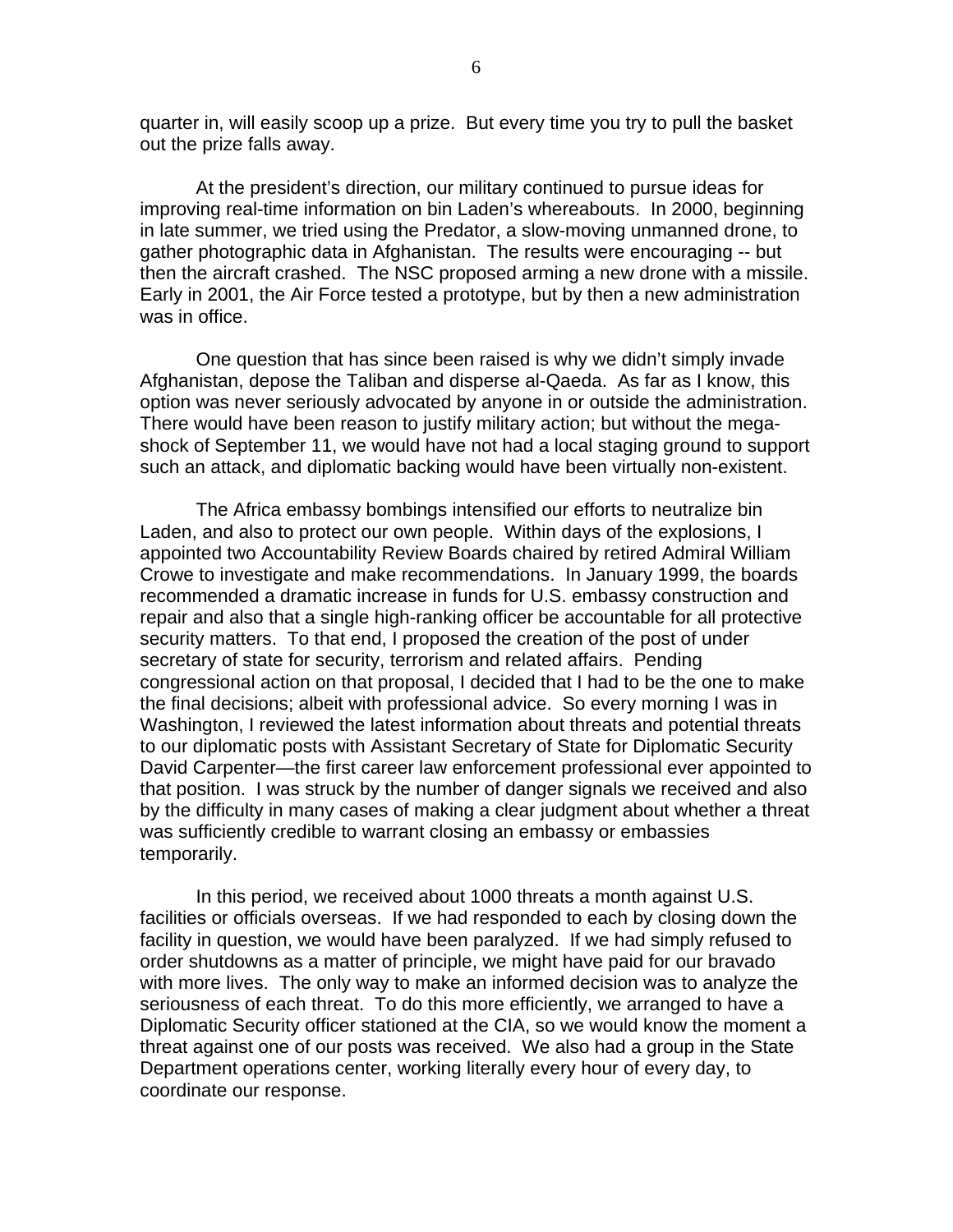We also sent security assessment teams to each of the more than 250 foreign missions America maintains abroad. The teams conferred with the ambassador and with local representatives of such agencies as the FBI, CIA and Defense Department, as well as the State Department's administrative and security personnel. Together, they reviewed security procedures and the need for enhancements such as additional guards, concrete barriers and surveillance cameras. They analyzed vulnerabilities and discussed ways to strengthen working relationships with the local military and law enforcement authorities. And they emphasized the primary role the embassy itself would play in deciding when it was necessary to extract dependents, curtail operations or temporarily close down.

Although the focus of our anti-terrorism efforts throughout 1999 and 2000 was squarely on al-Qaeda and other groups with connections to Osama bin Laden, we did not always stress this publicly. We did not want him to have that satisfaction. Our counter-terrorism experts urged us in our public statements not to single him out, build him up or refer to the vastness of his operations. As a result, when I testified before Congress and made speeches about terror, I tended to talk in general terms and minimized specific mentions of bin Laden.

#### **Afghanistan, the Taliban and bin Laden**

Two days after we launched our cruise missile attacks in response to the Kenya-Tanzania bombings, a Taliban representative called the State department to complain. He even put his reclusive leader, Mullah Muhammad Omar, on the line. This conversation led to a dialogue spread over more than two years during which we repeatedly pressed the Taliban to hand over Osama bin Laden.

Taliban officials replied not by saying no directly but rather by offering a menu of excuses. They said that surrendering bin Laden would violate the Pushtun cultural tradition of courtesy to guests. They said that bin Laden was a hero to Afghans because of his role in ousting the Soviets and that the Taliban would be overthrown if they "betrayed" him in response to American pressure. And they said that they did not believe bin Laden was responsible for the embassy attacks because they had asked him and he had told them he was innocent.

For a time, we thought the Taliban might be persuadable. Notwithstanding their excuses, Taliban officials admitted that their "guest" had become a big problem. They told us that perhaps he would leave "voluntarily." At one point, they told us he had already gone. There were rumors that he was ill and had slipped away to find medical treatment. In any case, Taliban leaders assured us that bin Laden was under house arrest and would be prevented from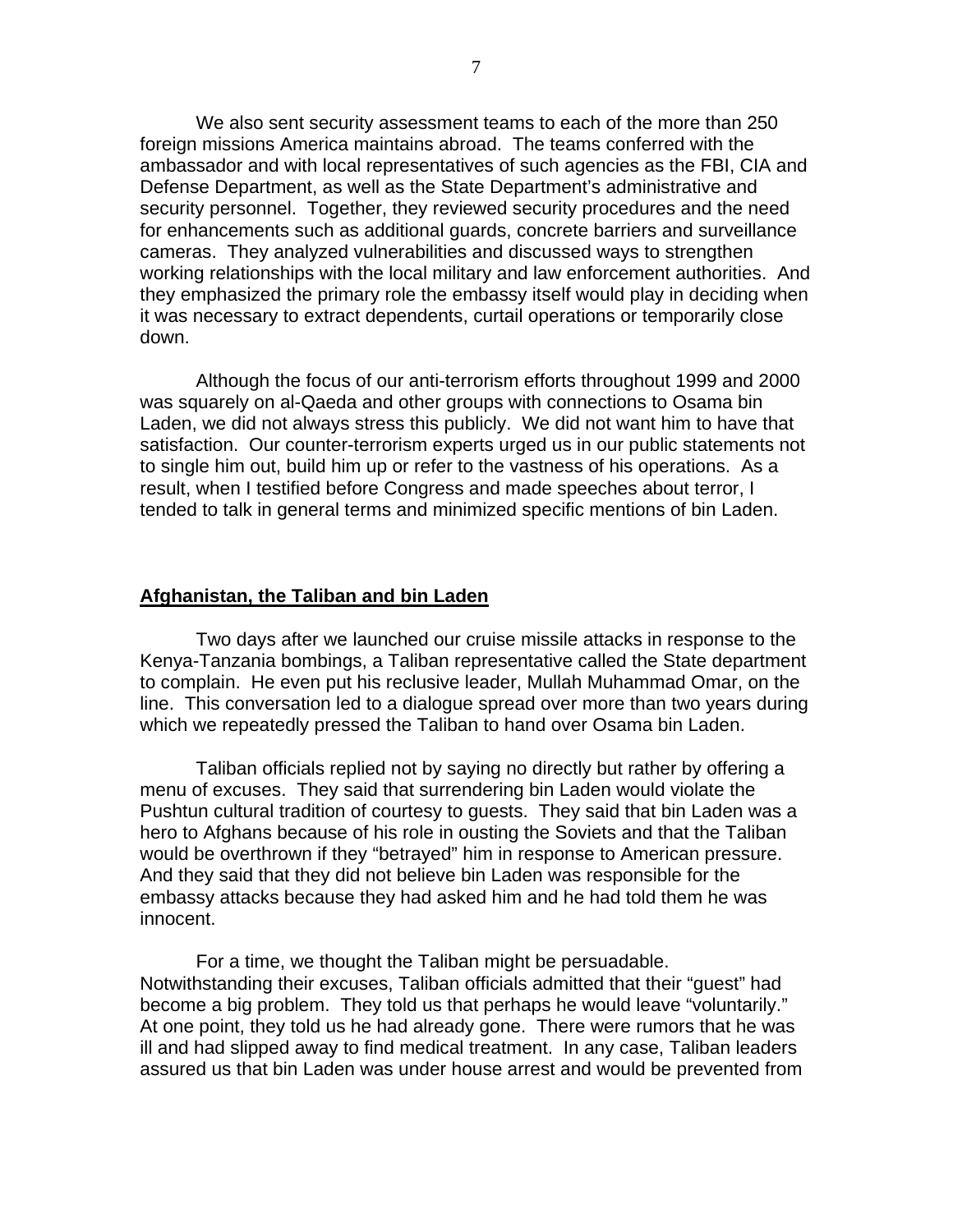contacting his followers or the press. We didn't buy these pledges, since the terrorist continued to show up in the media vowing to kill Americans.

Early in 1999, Lt. Col. (ret.) Michael Sheehan--the State Department's director of Counter-terrorism--proposed a comprehensive diplomatic approach entitled "A New Strategy to Get Bin Laden." After inter-agency deliberations, the strategy was approved in May. The plan basically was to go to each of the countries that we thought had influence and urge them to tell Taliban leaders that they must hand over bin Laden or else face the loss of diplomatic contacts and a prohibition on international flights by Afghan airlines. Meanwhile, we would make clear to Taliban officials directly our intention to propose UN sanctions if they didn't come around.

In succeeding weeks, we implemented this strategy according to plan, but the plan did not work. Officials from Saudi Arabia and the United Arab Emirates agreed to deliver the right message. The Saudis sent one of their princes to confront the Taliban directly. He came back and told us the Taliban were idiots and liars. Saudi Crown Prince Abdullah visited the Pakistanis for the purpose of putting pressure on them. When the Taliban failed to cooperate, the Saudis did downgrade their diplomatic ties, cut off official assistance and denied visas to Afghans traveling for nonreligious reasons. The UAE took similar actions.

Assistant Secretary of State for South Asia Rick Inderfurth and Mike Sheehan met directly with Taliban leaders. They hinted that cooperation would result in the only thing the Taliban desperately wanted: international recognition (although drug and human rights issues remained obstacles). We told the Taliban that if they did not come through they could expect nothing more than the barest kind of humanitarian aid from the international community. They could forget about economic assistance or loans. And we warned Taliban leaders clearly and repeatedly that they would be held responsible for any future attacks traceable to bin Laden, and that we reserved the right to use military force.

Faced with Taliban intransigence, we made good on our threat to impose sanctions. On July 5, 1999, the president issued an order freezing the Taliban's U.S. assets and prohibiting trade. This was followed by UN sanctions imposed in 1999 and toughened in 2000. Those UN Security Council resolutions were approved under chapter 7 of the UN Charter signifying a threat to international peace and security. They demanded that the Taliban turn over bin Laden and close all terror training camps. The 2000 resolution imposed an arms embargo, urged the closing of any overseas Taliban offices, and barred the Afghan airline from most international flights.

During this period, we continued to meet with the Taliban occasionally, although the dialogue—never productive—had become completely sterile. In repeating our warnings, Mike Sheehan was explicit, "If bin Laden or any of the organizations affiliated with him attacks the United States or United States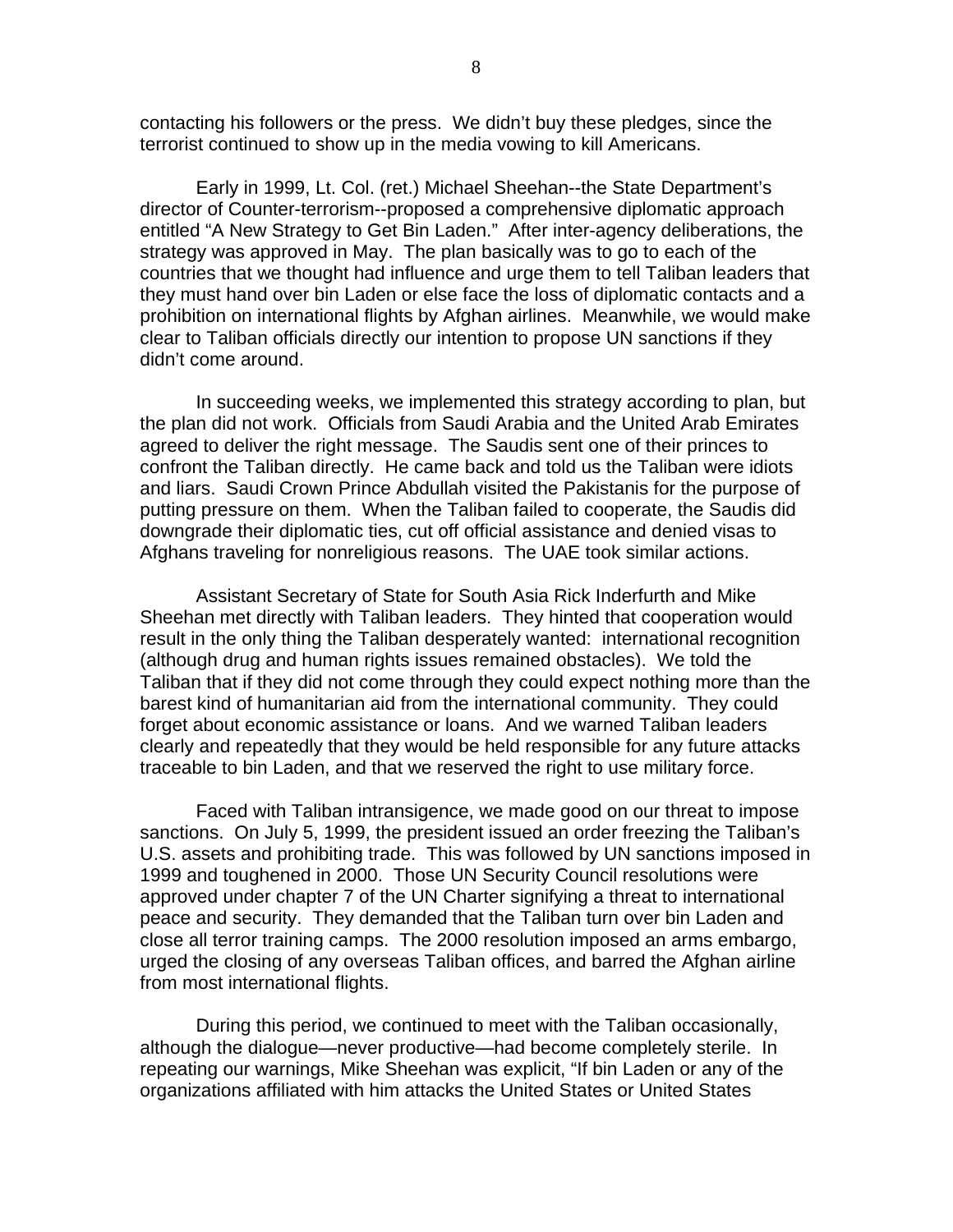interests, we will hold you personally accountable. Do you understand? This is from the highest levels of our government." In May 2000, Under Secretary of State for Political Affairs Tom Pickering reinforced this message yet again in a meeting in Pakistan with Mullah Jalil, "deputy foreign minister" and a close associate of Mullah Omar.

The Taliban was a national, not an international movement. It did not exhibit the same malevolently grandiose ambitions that al-Qaeda did in carrying out acts of terror abroad. Further, bin Laden had already relocated to Afghanistan when the Taliban seized power, so there was no pre-existing connection between them. Nevertheless, a symbiotic relationship developed between the Taliban and bin Laden. The Taliban needed money and muscle that bin Laden provided. Bin Laden needed space for his operatives to live and train. By mid-1998, bin Laden's influence was reflected in the increasingly pan-Islamist statements of Taliban leaders. Mullah Omar must have concluded that without bin Laden his power in Afghanistan would be threatened. In retrospect, it is clear the Taliban never had any intention of giving bin Laden up or of forcing him to leave.

One obvious question is whether we placed a high enough priority on trying to pressure the Taliban. After September 11, it is a fair question, but it is also a question few asked before that date, so the issue of hindsight is relevant here.

For example, the National Commission on Terrorism, chaired by Ambassador L. Paul Bremer III, did not express any concern, or make any recommendations, about U.S. policy toward the Taliban in its congressionallymandated June 2000 report, other than to suggest that the Taliban be placed on the U.S. Government's official list of state sponsors of terror. We didn't do this because the Taliban was already the target of sanctions and because listing it as a state sponsor of terror would have been tantamount to international recognition of the Taliban as the legitimate government of Afghanistan. That was a bargaining chip we had no intention of giving up in the absence of cooperation on terror.

#### **Pakistan**

In the fall of 1997, as secretary of state, I journeyed to South Asia, arriving in Pakistan at a turbulent time. Earlier in the year, I had personally requested the assistance of Prime Minister Nawaz Sharif in arranging for the return to American jurisdiction of Mir Aimal Kansi, a Pakistani wanted for shooting and killing two CIA employees outside the agency's headquarters in January, 1993. Sharif agreed, but asked that word of his government's cooperation in the arrest and transfer not become public. Unfortunately, the news leaked almost as soon as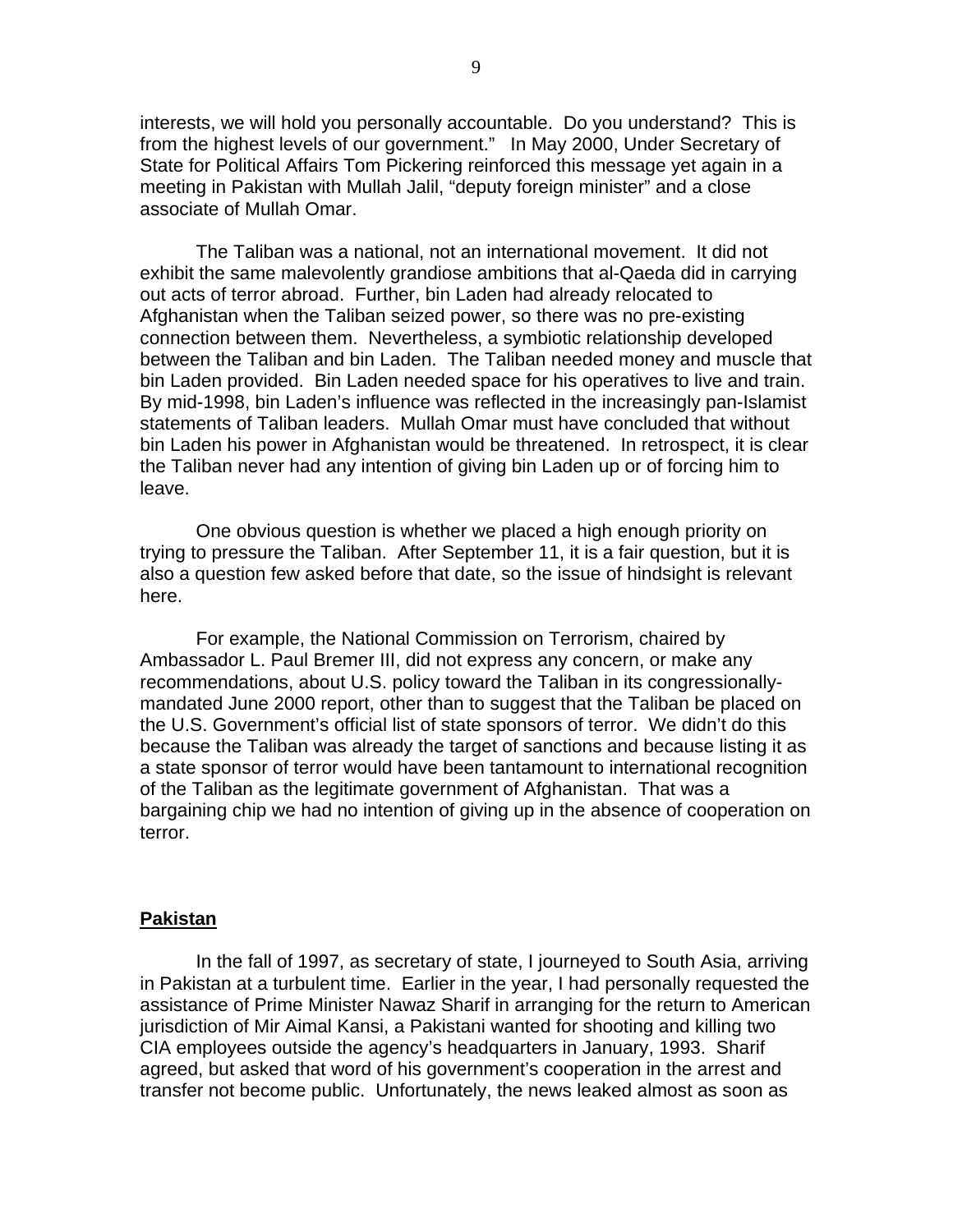Kansi reached American soil, embarrassing Sharif and triggering anti-American demonstrations. On November 10, just days before my trip, a Fairfax County jury found Kansi guilty. The very next morning, four American oil company employees were gunned down in the Pakistani port city of Karachi. Speculation was strong that the killings were in retaliation for Kansi's trial, and had been carried out by members of a militant extremist group that I had recently included on the State Department's newly formal list of international terrorist groups.

The killings highlighted the lawless frontier mentality that had developed in areas along the border between Pakistan and Afghanistan. The region had been used as a military staging ground throughout the 1980's, funneling U.S. and Pakistani help to Afghan mujahadeen forces resisting the invasion of their country by the Soviet Union. When the hated Soviets were driven out, the area lost its claim on the attention of the international community and most particularly the United States. This left a vacuum in which lots of very militant people had guns, but no jobs. For several years, regional warlords battled each other and carved Afghanistan into pieces, attracting terrorist groups, and creating waves of instability that crossed the border. This undermined security in Pakistan while also making it harder for Pakistanis to export goods through Afghanistan to points further north. As a result, Islamabad welcomed the restoration of relative order in Afghanistan that followed the rise of the Taliban.

During my 1997 visit, Foreign Minister Gohar Ayub Khan told me that Pakistan favored a negotiated settlement to the civil war in Afghanistan, but blamed Iran for stirring up trouble by supplying arms to the anti-Taliban Northern Alliance. I said, "the Taliban may have imposed law and order, but their rules are excessive. The Taliban can never control the whole country, so all groups must be involved in a solution. It concerns the United States that Pakistan is in danger of being isolated because of its support for the Taliban, which is seen as authoritarian at best, and preposterous at worst, by the rest of the world." At a press conference later, I denounced the Taliban for "their despicable treatment of women and children and their general lack of respect for human dignity."

In our diplomacy following the Africa embassy bombings, we naturally focused on Pakistan as a source of pressure against the Taliban. Unfortunately, we lacked leverage. Pakistan's 1998 decision to follow India's example and conduct nuclear tests had triggered sanctions that barred us from offering economic or military aid. It did not help that Prime Minister Sharif was on shaky ground politically and worried about the opposition of militantly political Islamists within his country. When the prime minister visited Washington in December 1998, however, our message to him was uncompromising and blunt. We told him that "Bin Laden is a terrorist and a murderer and plans to kill again. We need your help in bringing him to justice."

Before Sharif's second visit in July, 1999, President Clinton wrote to the Pakistani President on two key issues – one was Bin Laden (the other an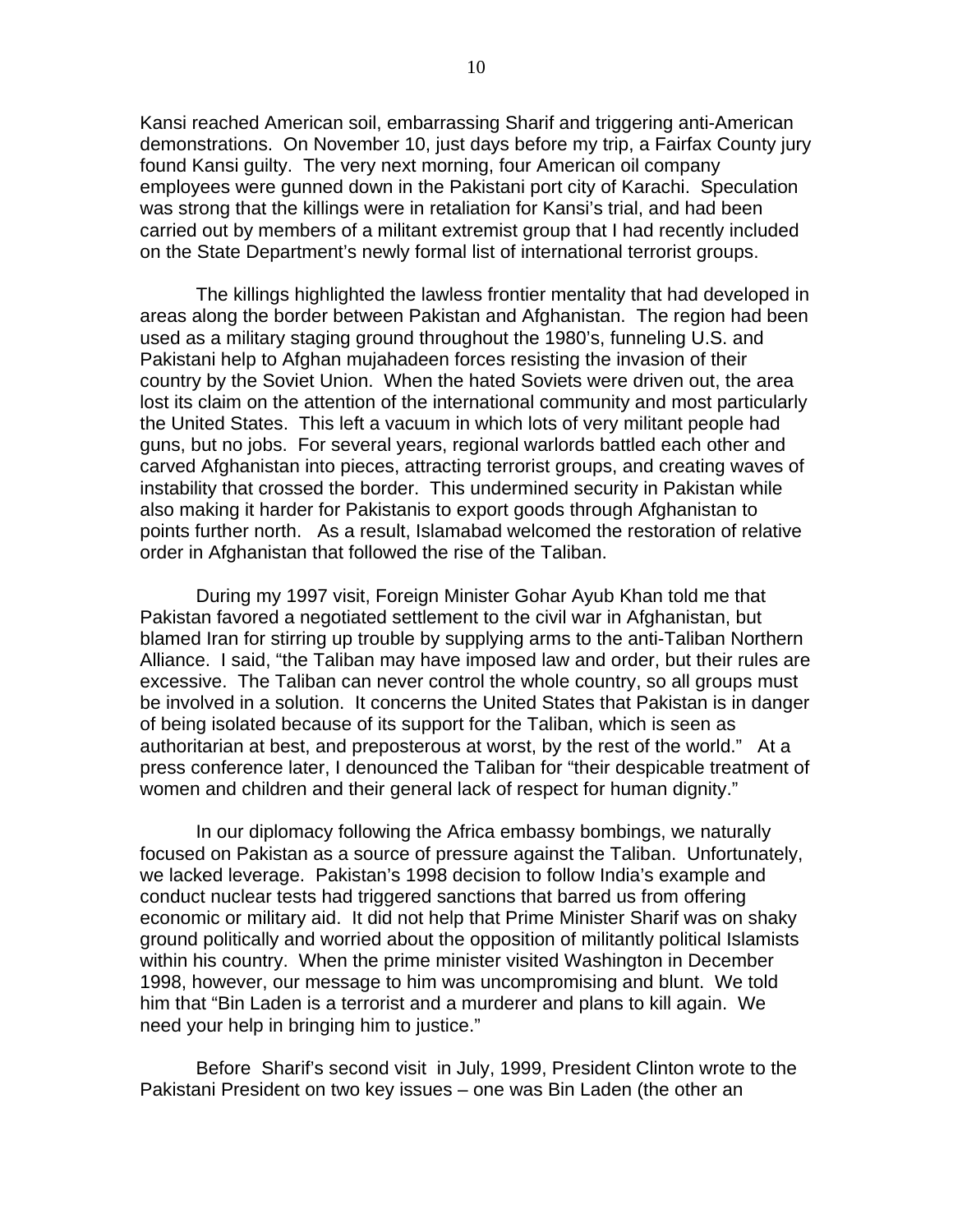ongoing military confrontation between Pakistan and India). "I urge you in the strongest way," he wrote on June 19, 1999, "to get the Taliban to expel Bin Laden, a man who represents a very serious and continuing threat to all of us. As we discussed, there are a number of levers like oil supplies and liaison ties that Pakistan could use to distance itself from the Taliban until and unless they expel bin Laden. You also mentioned your control over the Taliban's access to imports through Karachi. I would like to see you use any or all of those levers."

Sharif replied that it was too hard to get the Taliban to give up bin Laden voluntarily. It made more sense for the Pakistanis to send in a team to snatch him, which is what Sharif now proposed to do. We didn't trust the Pakistani Intelligence Service because it was so close to the Taliban. Our experts did not believe an operation could happen without bin Laden being tipped off in advance. But we had nothing to lose by testing Islamabad's intentions. At a minimum, Sharif's gesture was a sign that our pressure was getting to him. He did not feel he could put off President Clinton's demands any longer. The plan to snatch bin Laden was soon aborted, however, after Sharif was ousted in a military coup in October 1999. We pressed his successor in power, General Pervez Musharraf, very hard but still lacked leverage because anti-coup sanctions kicked in just as congress granted permanent waiver authority for the sanctions previously imposed.

As the millennium celebration approached, we were getting threats by the bushel and had already arrested a number of Al-Qaeda operatives. At a meeting of our foreign policy team on December 20, 1999, we decided to send emissaries to General Musharraf with the message that we expected bin Laden to be turned over in short order. In return, we promised support for international lending, talks on enhanced military cooperation and a commitment by President Clinton "to take a personal interest in encouraging Indian-Pakistani dialogue on Kashmir."

Rick Inderfurth and Mike Sheehan went to Islamabad early in 2000 and had a three hour discussion with Musharraf on bin Laden and other items. President Clinton underlined the same message during his visit to Islamabad in March. The Pakistani leader said he understood our views and expressed a desire to cooperate but did not commit to decisive action. It was not until September 11, 2001 that Musharraf would have the motivation and justification in his own mind to try to sever ties between al-Qaeda and Pakistani militants. Even that has not yet resulted in the apprehension of bin Laden, although it has apparently resulted in several attempts on Musharraf's life.

The bottom line is that we did not have a strong hand to play with the Pakistanis. Because of the sanctions required by U.S. law, we had few carrots to offer. And the Pakistanis saw the Taliban as a strategic asset in their confrontation with India over Kashmir.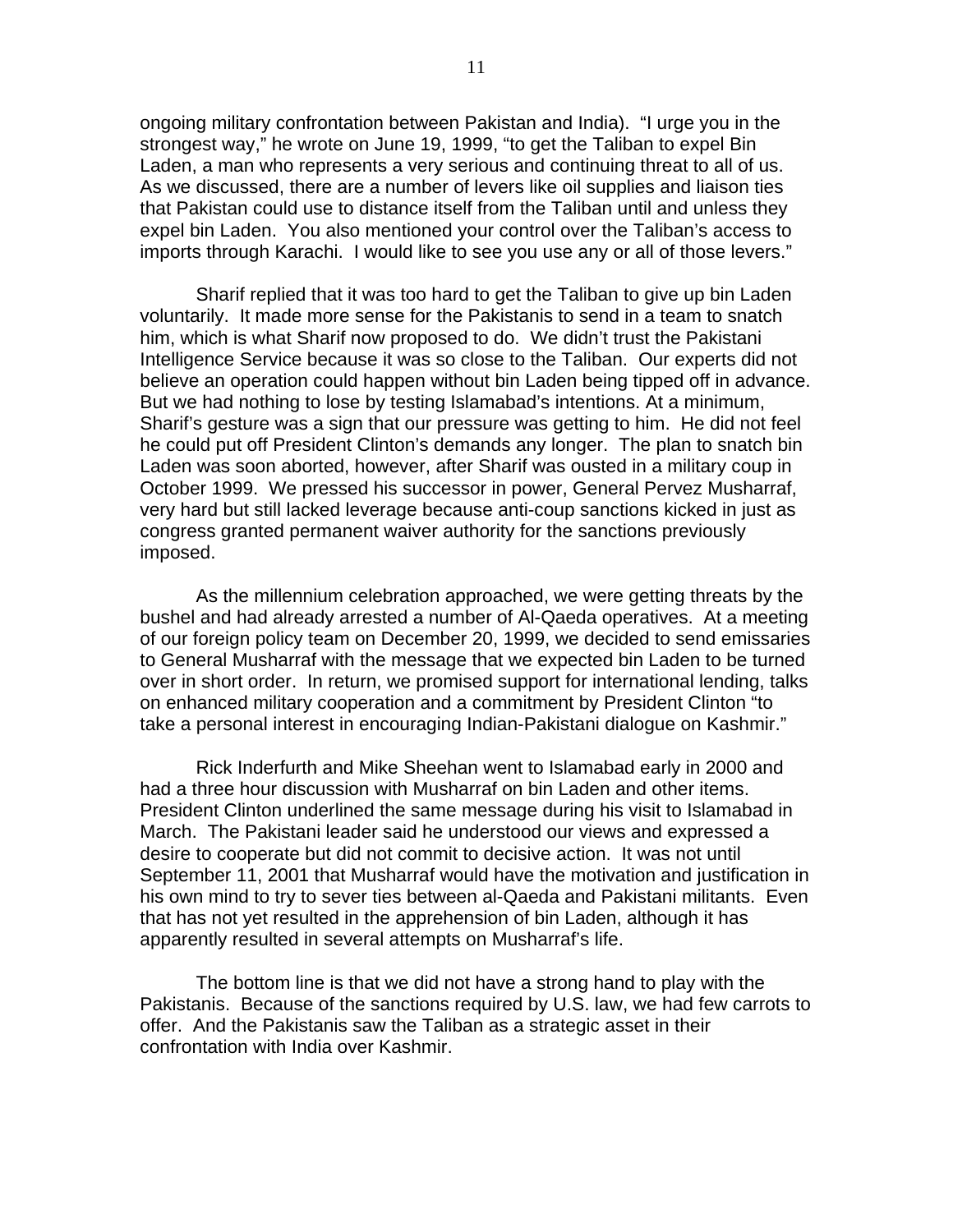During my years as secretary of state, we were well aware of contacts between the Government of Saudi Arabia and the Taliban. Both ran highly conservative Sunni Muslim regimes. This is why we went to the Saudis after the Africa embassy bombings to solicit their help. We felt if anyone other than the Pakistanis would have influence, they would. The Saudis claimed to us that they did their best to persuade the Taliban to turn over bin Laden for trial either to the United States or to a third country where he could be tried in accordance with Islamic law. When the Taliban refused, the Saudi government took some of the steps we requested, such as downgrading diplomatic ties and halting most flights from the Afghan airline.

Especially after the Africa embassy bombings, Saudi officials were emphatic in expressing to me their disgust with bin Laden and their embarrassment, quite frankly, at his Saudi origins. Like the United States and Israel, the Saudi royal family was regularly denounced by bin Laden in his periodic videotapes. On various occasions, I asked the Saudis for information and assistance on specific cases and it was my impression, based on the feedback I received later from our intelligence and law enforcement personnel, that they were often helpful. For example, FBI Director Louis Freeh wrote to me to express appreciation for Saudi cooperation in the investigation into the 1996 Khobar Towers bombing.

Officials from the Treasury Department met with the Saudis as part of our worldwide effort to freeze the assets of the Taliban and al-Qaeda and other terrorist groups. In my own meetings, I urged the Saudis to cooperate and they said they would. I should note, however, that my personal dealings were primarily with Crown Prince Abdullah and Foreign Minister Saud, both of whom had rivals within other factions of the Saudi government. I could not always verify that the promises of the crown prince and foreign minister to do their best produced concrete results. Nor did I have any assurance that the Saudis had an effective system in place for monitoring the flow of private funds to self-described "charities" that were in reality front groups for terrorist organizations.

Many of my conversations with the Saudis on terrorism and terrorist financing focused on anti-Israeli violence emanating from radical Arab groups. We knew that the Saudis provided money, both officially and unofficially, to the Palestinians. Some of this went to the Palestinian Authority; some to umbrella organizations with a terrorist component, such as Hamas. The Saudis insisted that the funds for Hamas were for humanitarian purposes. I said there was no way to control that.

Like many Arabs, Saudi leaders did not see groups like Hezbollah and Hamas as terrorists. Although the Saudis did not specifically condone attacks against civilians (at least not to me), they did consider attacks against soldiers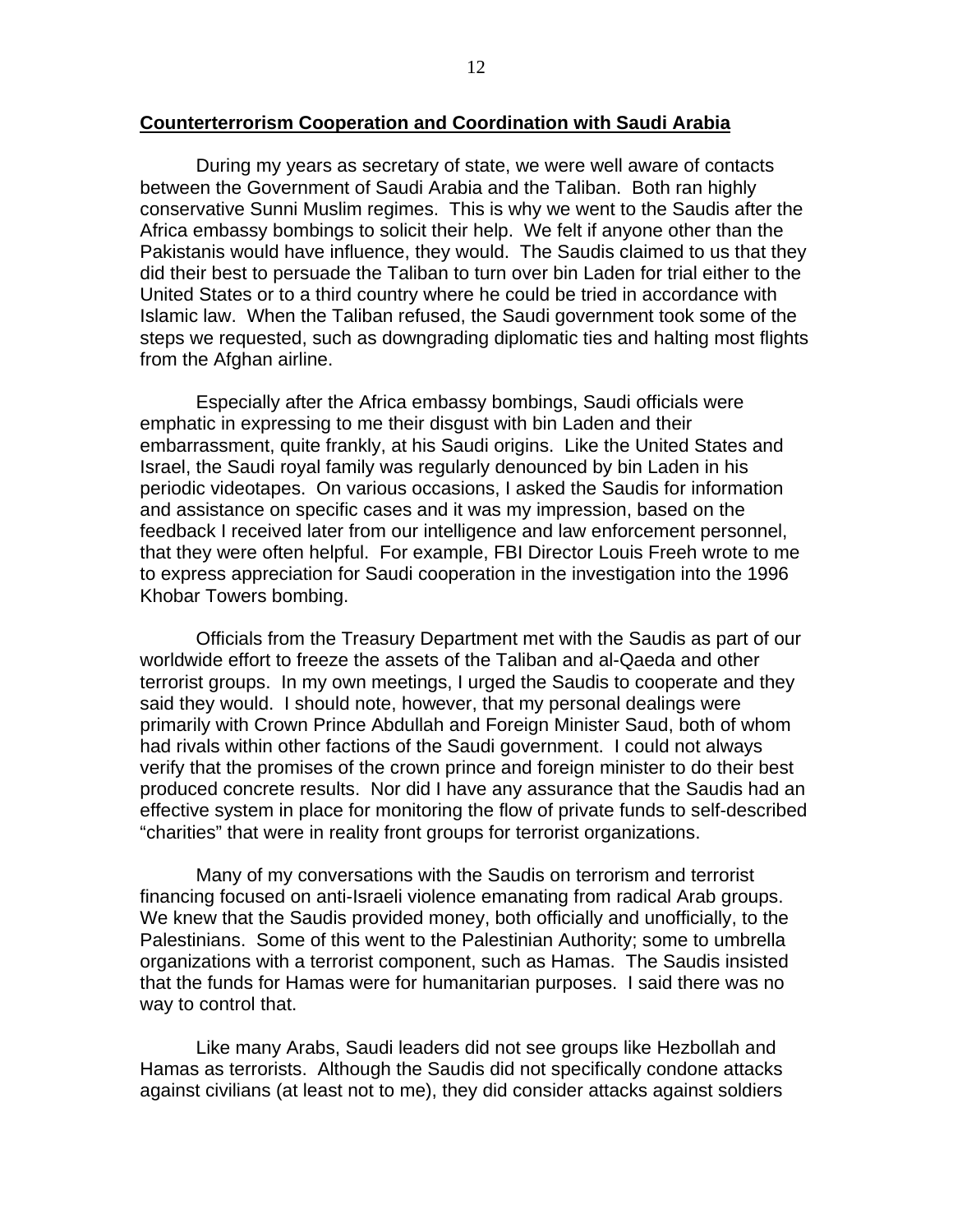and armed settlers part of a legitimate struggle to reclaim occupied Arab land. I had long arguments with them about this. They thought our policies were biased against Arabs. I said that what we were biased against was terror and other actions that made it more difficult to make progress toward peace.

Our relationship with the Saudis on the whole range of security issues was highly pragmatic. Both sides recognized that there were wide differences of values and world view. We hoped, however, that the Saudi government grasped our shared interest in defeating al-Qaeda, killing or jailing bin Laden, and halting acts of violence throughout the region.

#### **Counterterrorism and Sudan**

During the eight years of the Clinton administration, we made repeated efforts to secure cooperation from Sudan on terrorist issues.

In 1994, while serving as U.S. permanent representative to the United Nations, I traveled to Khartoum to meet with Sudanese President Omar al-Bashir. We had particular concerns, which I raised with the president, about Sudan's role in providing safe haven, training bases and staging areas for numerous terrorist organizations including Egyptian Islamic Jihad, Hezbollah, Hamas, Palestinian Islamic Jihad, Abu Nidal and Gama'at al Islamiyya. We were angered that government officials accredited to Sudan were directly involved in the foiled plot to bomb UN headquarters in New York. And we were disturbed by the plans of some Sudanese leaders, particularly Hassan Turabi, head of the National Islamic Front (NIF), to forge an international movement that would champion radical causes using methods that included terrorism.

In 1996, following Sudanese involvement in harboring and assisting the perpetrators of an attempt to assassinate Egyptian President Hosni Mubarak, I succeeded in winning UN Security Council approval of sanctions against the Khartoum regime. I was not, however, aware of any information related to Osama bin Laden's departure from Sudan and his return to Afghanistan that same year.

 During my tenure as secretary of state, I spent a great deal of time in meetings related both to Sudan's record on terrorism and its prosecution of a bloody and tragic civil war characterized by repeated and massive violations of human rights. We did not at that time have a regular diplomatic presence in Khartoum, due to continuing threats made against our personnel. U.S. representatives did, however, meet with Sudanese officials on multiple occasions in various venues. These representatives included Undersecretary of State for Political Affairs Thomas Pickering, Assistant Secretary of State for African Affairs Susan Rice, and the State Department's Counter-terrorism Coordinator Mike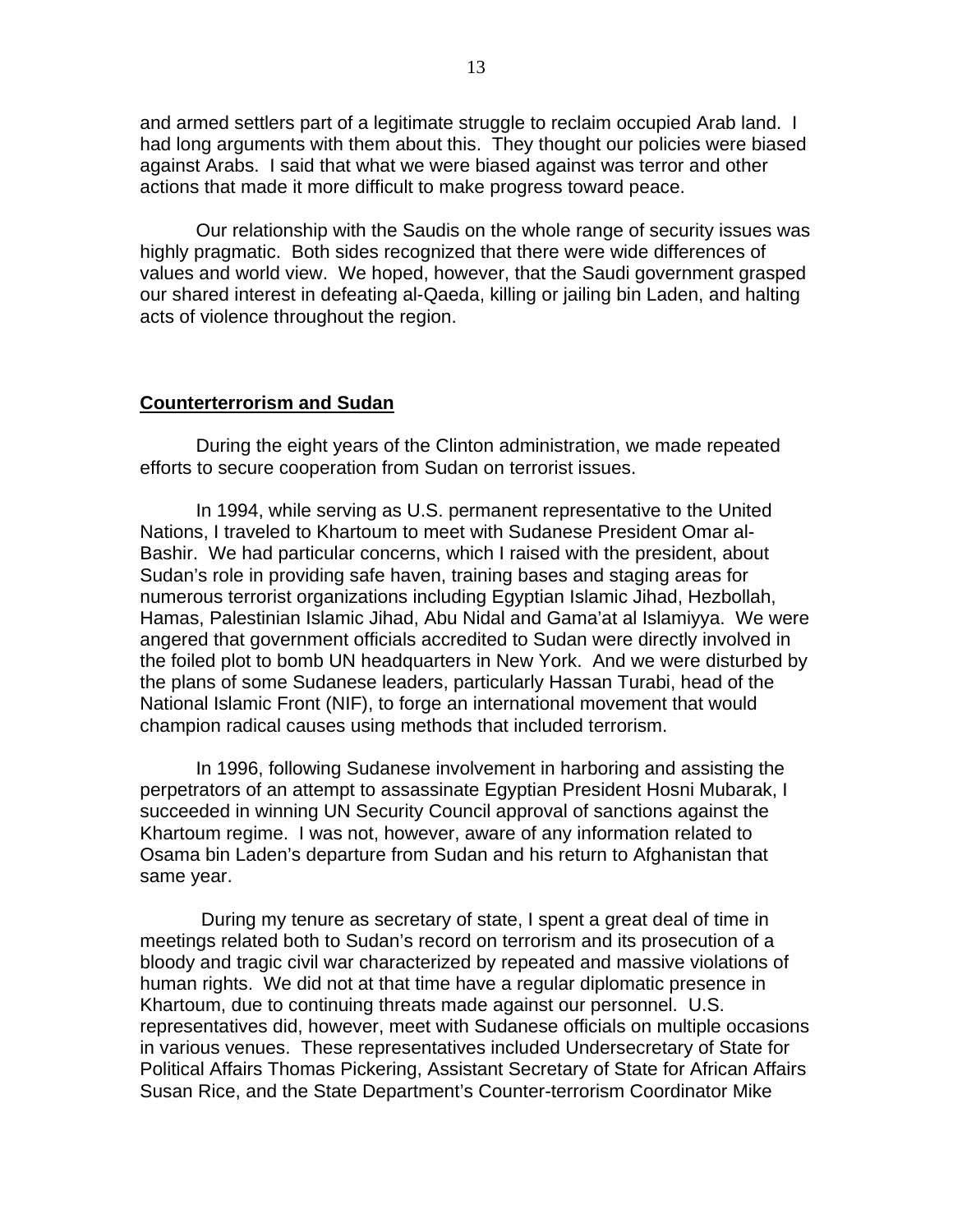Sheehan. We made clear to the Sudanese that if they desired better relations with the United States, they would have to sever their ties to terrorist groups and cooperate in providing detailed information on Osama bin Laden's network and finances. Despite our specific and repeated requests, the Government of Sudan did not to my knowledge make available any information or files of significant intelligence or law enforcement value. Meanwhile, we believe that Sudan remained complicit in al-Qaeda and bin Laden's operations through the provision of falsified passports and the transportation of operatives, weapons and other equipment.

In 1999, the Sudanese government arrested NIF leader Turabi. We probed to see if this welcome step might foretell a shift in Sudan's willingness to cooperate on terrorism issues. We appointed a special envoy for the Sudan peace process and in May 2000 dispatched a full-time counter-terrorism unit to Khartoum. This led to increased dialogue with Sudanese officials, but no meaningful improvements in cooperation prior to the end of my term in office. To this day, Sudan remains on the State Department's list of state sponsors of terror.

# **The U.S.S. COLE**

On October 12, 2000 a small boat pulled alongside the U.S.S. COLE, which was re-fueling in Aden Harbor off the coast of Yemen. The boat exploded, and ripped a hole in the vessel's hull, killing 17 American sailors. The CIA and FBI investigated but were not able to assign responsibility as rapidly as in the case of the Africa embassy bombings. A definitive judgment assigning blame to al-Qaeda did not take place until our administration had left office.

Notwithstanding the lack of a clear statement regarding culpability from the CIA and FBI, Counterterrorism Coordinator Richard Clarke urged our national security team to recommend to the president that he order air strikes against suspected al-Qaeda training camps in Afghanistan. Although we fully shared Mr. Clarke's anger and frustration, his proposal was not supported by the agencies represented on the foreign policy principals committee. Given the scattered and low-tech nature of al-Qaeda operations, it was not clear that air strikes directed at training camps would cause any significant disruption to al-Qaeda. We did not have operational intelligence at the time about the location of bin Laden, so it was extremely unlikely the strikes would have removed him from the scene. If we attacked, we would have to explain why, and our explanations would not be accepted even by allies without persuasive evidence. It seemed to me at the time that the proposal to recommend strikes was certainly an option our team should have been considering, but one that would likely have produced a new spike in anti-American sentiment in the Arab and Muslim worlds without any significant reduction in the threat posed to our citizens by al-Qaeda.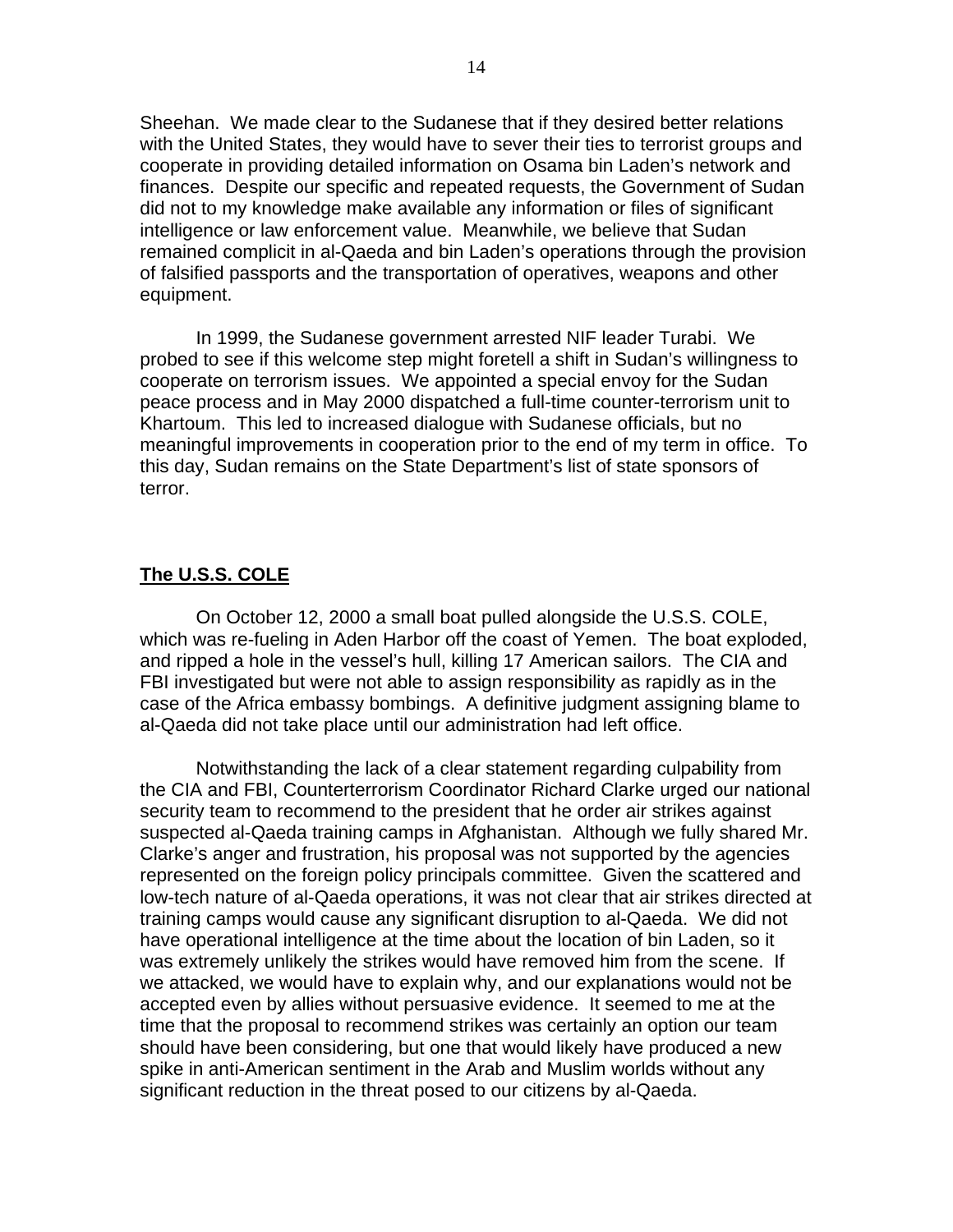After the Africa embassy bombings, we repeatedly warned the Taliban that they would be held accountable if bin Laden were responsible for any further terrorist strikes against U.S. targets. We said after the COLE bombing that we would not rule out any option if and when the attack was traced back to bin Laden. That connection was reportedly established after the Clinton administration left office. According to the Joint Inquiry by the House and Senate Intelligence Committees into the U.S. Intelligence Community and the September 11 attacks, the Bush administration subsequently sent a demarche to Pakistan warning the Taliban that it would be held responsible for any further attacks. This was simply a repeat of the warning we had issued many times previously. So instead of making good on our threat, the Bush Administration chose simply to restate it. This was a reflection of the complications involved in trying to oust the Taliban via military force prior to September 11, 2001.

It is also worth remembering that from the time of the Africa embassy bombings until the day the Clinton administration left office, the president was prepared to order military action to capture or kill bin Laden. If we had had the predictive intelligence we needed, we would have done so – before or after the attack on the COLE – and I would have strongly supported that step.

## **Recommendations**

Clarity of Goals. Mr. Chairman and members of the Commission, I am pleased to have the chance to offer recommendations for the future. I think this is the area where this panel can make the most significant and lasting contribution to our nation. The commission was created because of what happened on September 11, but what happens next is something we still have time to influence.

We must begin by thinking clearly about what it is we are trying to accomplish. After September 11, President Bush said that our nation's goal and responsibility to history was "to rid the world of evil." That is a noble but impossibly ambitious quest. As long as humans are human, evil will exist. Our nation's strategic purpose can only sensibly be expressed in more mundane terms--to confront and defeat the individuals and groups who attacked us.

We need to remember that we were not attacked by a noun--terrorism. We were attacked by individuals affiliated with al-Qaeda and Osama bin Laden. They are the declared enemies of America; they are the ones who killed our fellow citizens; and they are the ones who boast of their intention to do so again. Pursuing, confronting and defeating them should be the focus of our policy.

American power and resources are extensive, but not inexhaustible. If we establish strategic goals that are unnecessarily expansive, such as the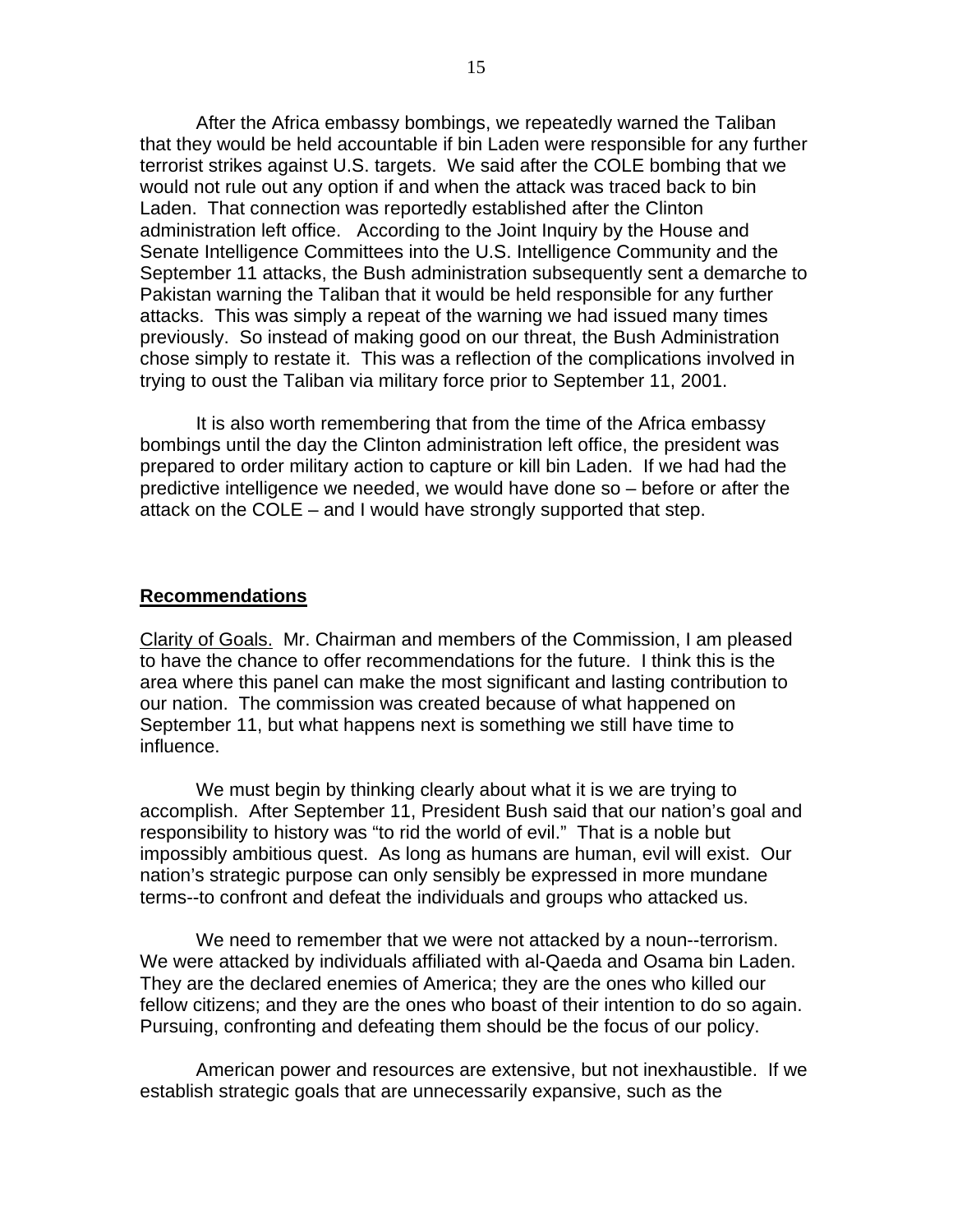elimination not only of threats but of potential threats; not only of enemies but also potential enemies; not only of our own adversaries but also the adversaries of others; we will stretch ourselves to the breaking point and beyond, and become more vulnerable, not less, to those truly wishing to do us harm.

Certainly, there are other terrorist organizations that we should continue to work with friends and allies to stop. But there is a difference between opposing those whose values we do not share and defeating those whose values we do not share who are also trying to kill us. That distinction should not be lost.

It is a symptom of how different the current confrontation is compared to others our nation has faced that there is not a government on earth that openly embraces al-Qaeda or its objectives. An obvious reason is bin Laden's desire to do away with the very institution of the state in the Muslim world and replace it with a revived and fundamentalist caliphate governing all Muslims. It is a rare government that supports its own dissolution.

This lack of explicit state support for al-Qaeda is welcome, but it also complicates our task and makes it harder to gauge the success of current strategies. As Secretary Rumsfeld wrote in a memo last October: "Today, we lack metrics to know if we are winning or losing the global war on terror. Are we capturing, killing or deterring and dissuading more terrorists every day than the madrassas and the radical clerics are recruiting, training and deploying against us?"

Administration spokesmen have responded to this dilemma by citing the number of "known" al-Qaeda leaders who have been killed or captured. That is understandable but not necessarily helpful. It is hard to assess, for example, what effect even the capture or killing of bin Laden would have on the magnitude of the future threat. We need to remember that there is an ideological component to al-Qaeda's existence; this is not a criminal gang that can be rounded up and put behind bars; it is the lethal center of a spreading virus that has wholly perverted the minds of thousands, while distorting the thinking of millions more. It is a virus that will continue to spread until the right medicine is found.

## So what then is the remedy?

I believe it begins with confidence. Bin Laden and his cohorts have absolutely nothing to offer their followers except destruction, death and the illusion of glory. Puncturing this illusion is the key to winning the battle of ideas that fuels the detonation of bombs. A part of that task is to expose the utter emptiness and sterility of al-Qaeda's political agenda. This group does not speak for the Palestinians, who have denounced them. It does not speak for the Iraqis, many of whom it has killed. It does not speak for the majority of Muslims the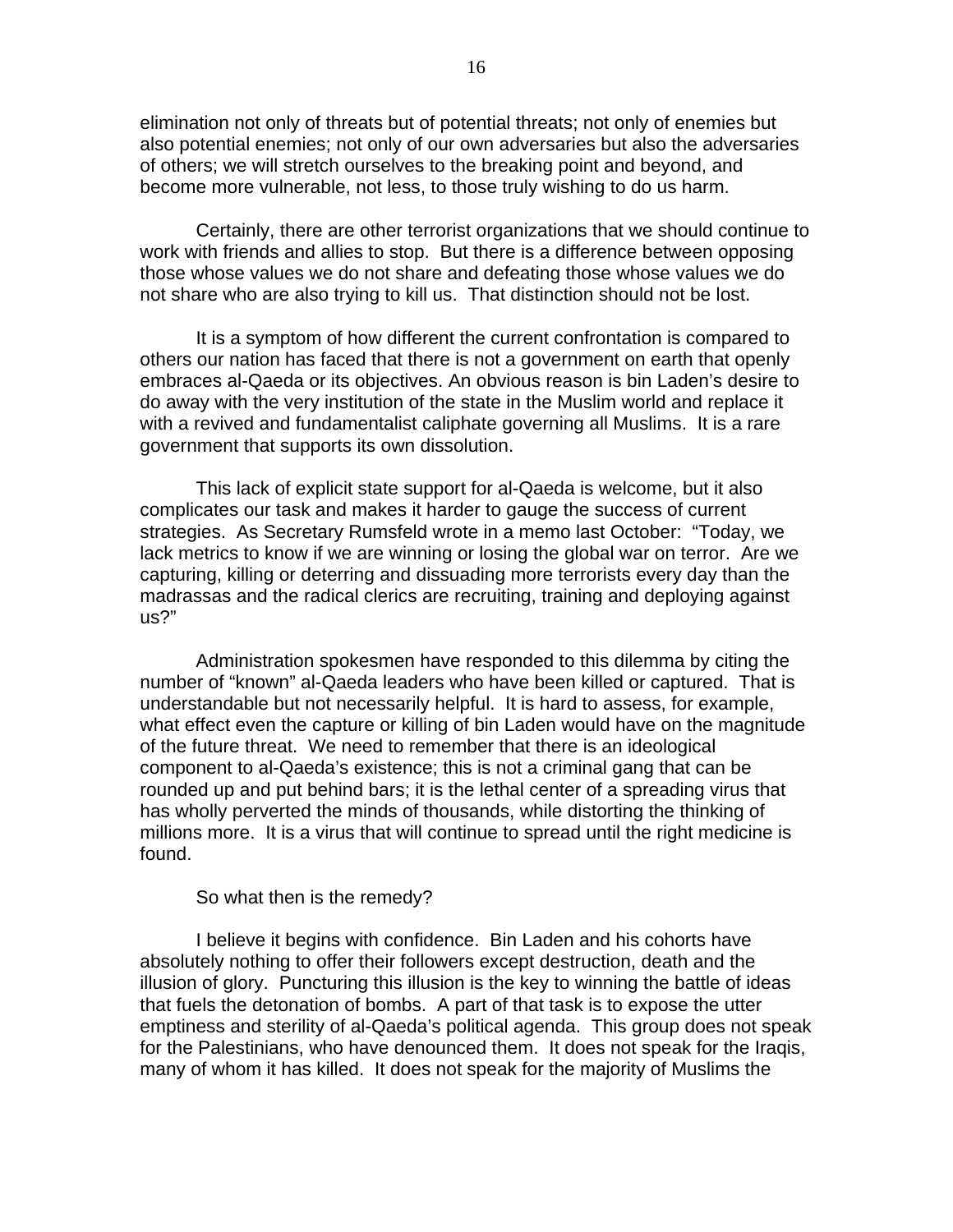tenets of whose faith it has repeatedly violated. Nor does it speak for the majority of Arabs whose proud culture it has utterly betrayed.

The problem therefore is not combating al-Qaeda's inherent appeal, for it has none.

The problem is changing the fact that major components of America's foreign policy are either opposed or misunderstood by the vast majority of Arabs and Muslims, and by unprecedented numbers of Europeans, Asians, Latin Americans and Africans as well. According to Ambassador Edward Djerejian, chair of the State Department's Advisory Group on Public Diplomacy for the Arab and Muslim world, "The bottom has indeed fallen out of support for the United States."

This unpopularity has handed bin Laden a gift that he has eagerly exploited. He sees himself, and is viewed by many, as a leader of all those who harbor anti-American sentiments whether for specific policy reasons or out of more general feelings of resentment. This has given him visibility and a following that is wholly undeserved. If we are to succeed, we must be sure that bin Laden goes down in history not as a defender of the faith or champion of the dispossessed, but rather as what he is—a murderer, a traitor to Islam, and a loser.

Long-term plan. The unraveling of America's global prestige over the past three years will require considerable time and effort to mend. It was disturbing, therefore, to see Defense Secretary Rumsfeld admit in that same October memo that "the US is putting relatively little effort into a long-range plan." That seems to me the wrong policy. I believe we need to put a lot of effort into a long-range plan to prevent the current generation of anti-American terrorists from being succeeded by a new, larger and even more deadly one. We need a strategy that uses the full range of national security tools, including military force, diplomacy, help from allies and international institutions, and foreign assistance.

Such a plan should include:

1) The comprehensive reform of all aspects of our intelligence collection and analysis activities. I admire greatly the men and women who work in the intelligence community, but it is clear that the challenges they face have outstripped the capabilities they have. The cold war intelligence infrastructure is ill-suited to the new terrorist threat. There is an obvious need for improvements in evaluating the credibility of informants, verifying leads provided by foreign intelligence sources, penetrating terrorist groups, developing appropriate language skills, conducting all-source analysis, and ensuring that ominous patterns in data derived from diverse sources are perceived and acted upon in time.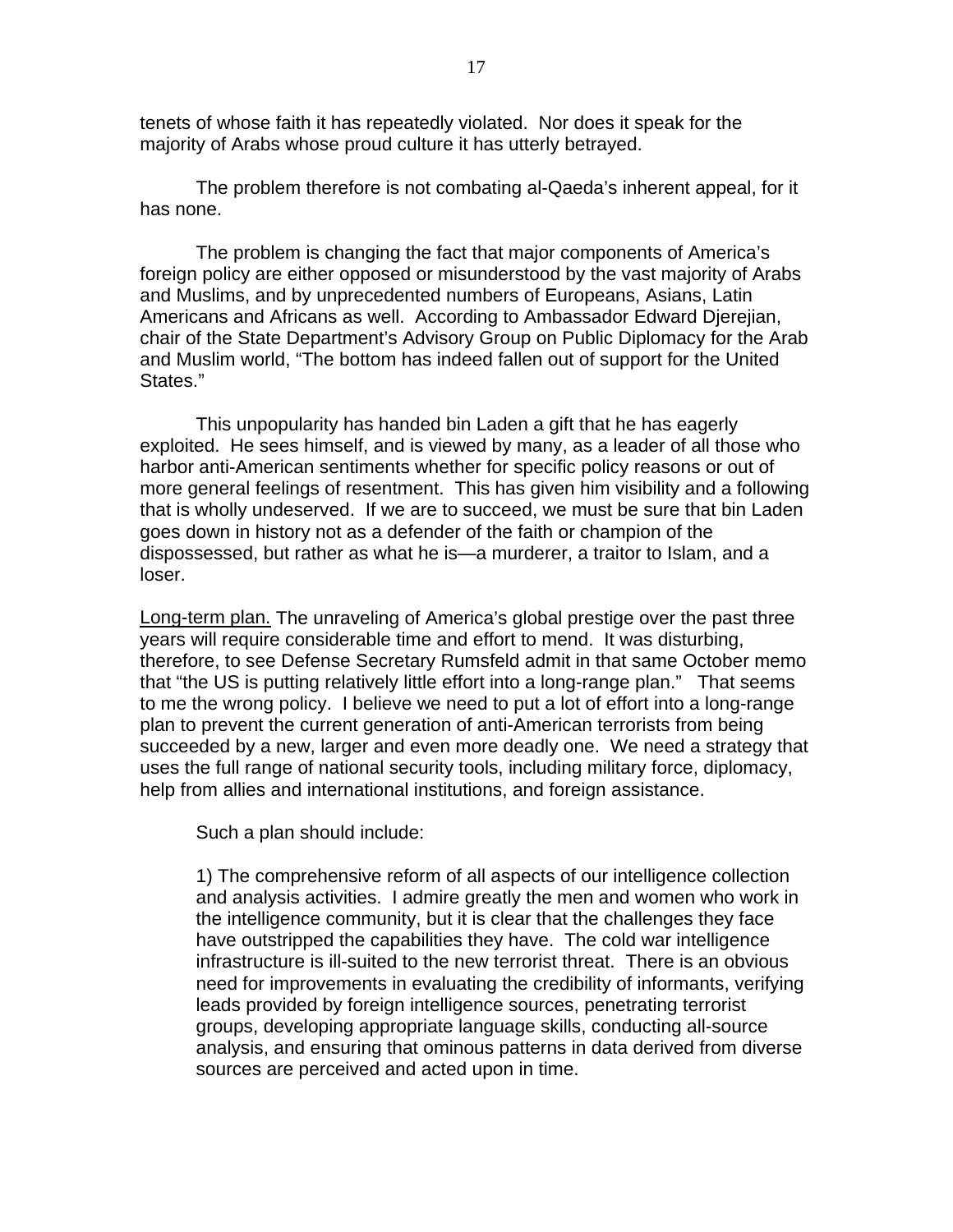2) Steady pressure to improve coordination at all levels between the intelligence community and the FBI.

3) Military reforms that include higher overall troop levels and emphasis on special operations forces that can deploy rapidly in response to targets of opportunity.

4) A vastly expanded commitment to public diplomacy and outreach, especially toward Arab and Muslim-majority nations. This must include innovative and effective long-term strategies for correcting misapprehensions about American motives, policies and intentions.

5) A long overdue NATO-led campaign to improve security throughout Afghanistan, reverse the current rise in narcotics production that is helping to finance the return of radical groups, enhance the authority of the central government, and accelerate economic reconstruction and human development projects.

6) A comprehensive review of U.S. policy toward Saudi Arabia aimed at assisting the Saudi government in fulfilling its pledges to halt financing of terrorist groups, remove incendiary passages from school textbooks, and break-up al-Qaeda cells. The United States should also accede to the Saudi request to declassify as much as possible of the 28 pages dealing with Saudi Arabia that were included in the September 11 congressional joint intelligence committee report and have not yet been made public.

7) A comprehensive review of U.S. policy toward Pakistan aimed at ensuring that the government and people of that country have the strongest possible incentives to cooperate with the United States in defeating al-Qaeda and in preventing the spread of nuclear weapons and expertise. The U.S.-Pakistani relationship has become among the most important—as well as the most complex--on earth. President Musharraf has put his own life at risk to oppose pro-al-Qaeda elements within Pakistan. If he does not succeed, it may be a long time before another Muslim leader does the same. Musharraf will not succeed in the long run, however, if he fails to support a process for strengthening democratic institutions and restoring democratic rule.

8) Expansion of the Nunn-Lugar program to secure materials and expertise related to weapons of mass destruction on a global basis. The United States can begin by recovering the estimated 15,000 tons of weapons-grade uranium it has dispensed to more than 40 countries during the last several decades. This is enough uranium to make roughly 1000 nuclear bombs.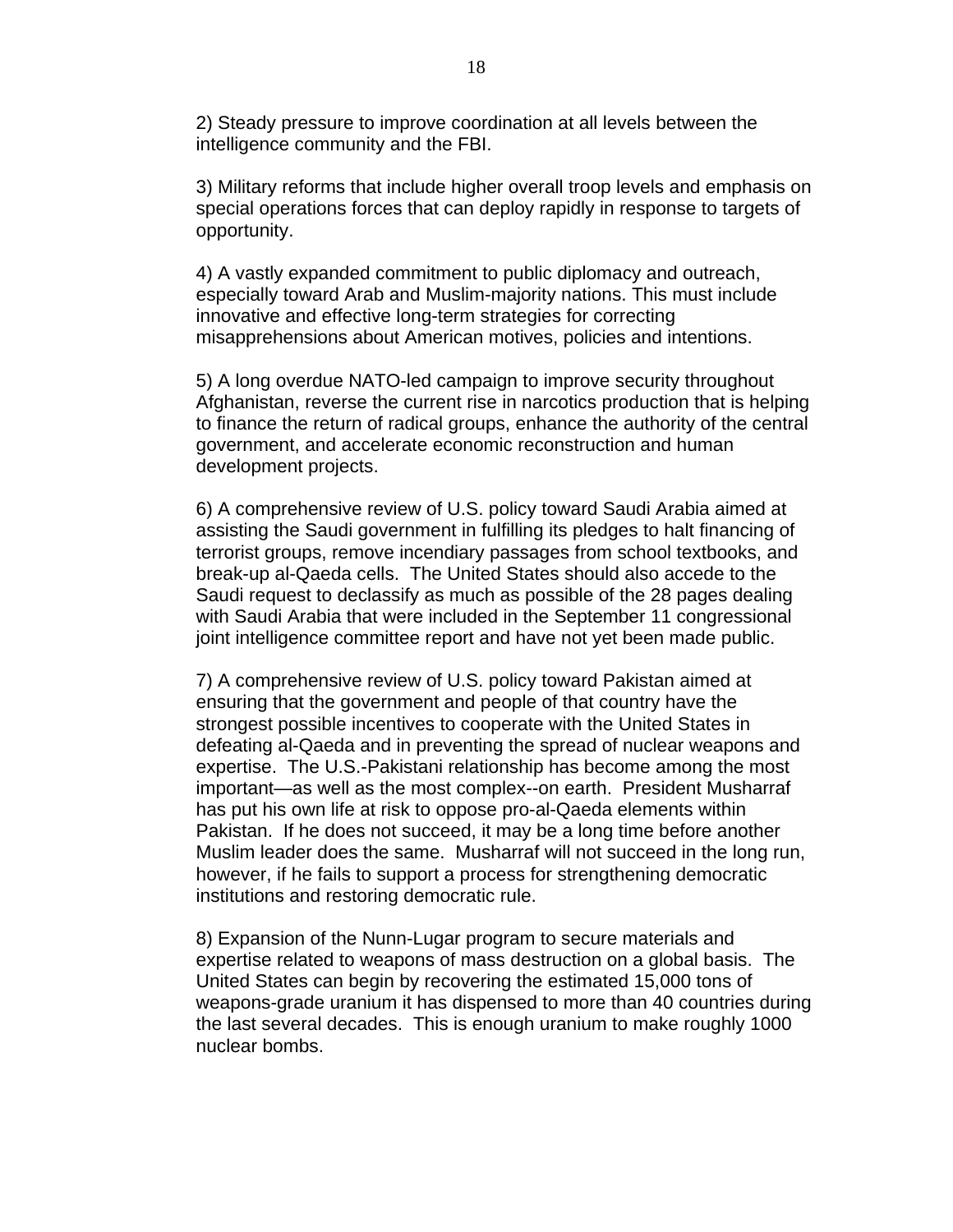9) Recognition that the world has changed and old threats have been replaced by new ones. Organizations such as NATO that were created to counter the aggressive designs of a monolithic and imperial superpower must be re-oriented to defeat the pernicious schemes of terrorists. Antiterrorist strategies must be part of the agenda of every major multilateral political and military organization in which the United States participates.

10) Assistance to other countries to help build their capacity to counter terrorism. Many nations that face a current or potential terrorist presence lack the resources, skills and training to police their own borders and territory effectively. The will of such states to cooperate with us may be much higher than their ability to do so. We need to help them help us through expanded investments in training, equipment and technologysharing.

11) A change in the tone of American national security policy to emphasize the value of diplomatic cooperation rather than boast about U.S. capabilities. Secretary of State Powell has made a concerted effort to begin this.

We also need to think through the consequences of our policies. This statement is not the place to debate the wisdom of going to war in Iraq at the time we did with the support we had. It is worth noting, however, that before the war the president predicted that "the terrorist threat to America and the world will be diminished the moment that Saddam Hussein is disarmed." After the war, he admitted that "Iraq has become the central front in the war against terror." According to one terrorism specialist for the Congressional Research Service, "Iraq is a rallying cause for al-Qaeda – it's allowed them to attract new recruits. This was an organization that was under enormous pressure. Iraq has put new wind in its sails, definitely." A survey released by the Pew Global Attitudes Project on March 16 showed a large majority or plurality of people in each country surveyed believe the Iraq conflict hurt the war on terror while also raising doubts about U.S. motives and credibility. Roughly two-thirds of those surveyed from Jordan and Morocco believe suicide bombings against Americans and other westerners in Iraq are justifiable.

Adherence to democratic values. I have found widespread dismay in many corners of the world at the Bush Administration's decision to detain hundreds of people in Guantanamo for more than two years without trial, access to legal assistance or any specific charges being made against them. No other aspect of our policy has done as much to squander support for the United States and to create doubts about our commitment to our own ideals. It is possible and perhaps probable that anger over these detentions has helped bin Laden succeed in recruiting more new operatives than the number of suspects now being held. I recommend that we either charge the detainees or release them as soon as possible. In the words of the 2000 National Commission on Terrorism,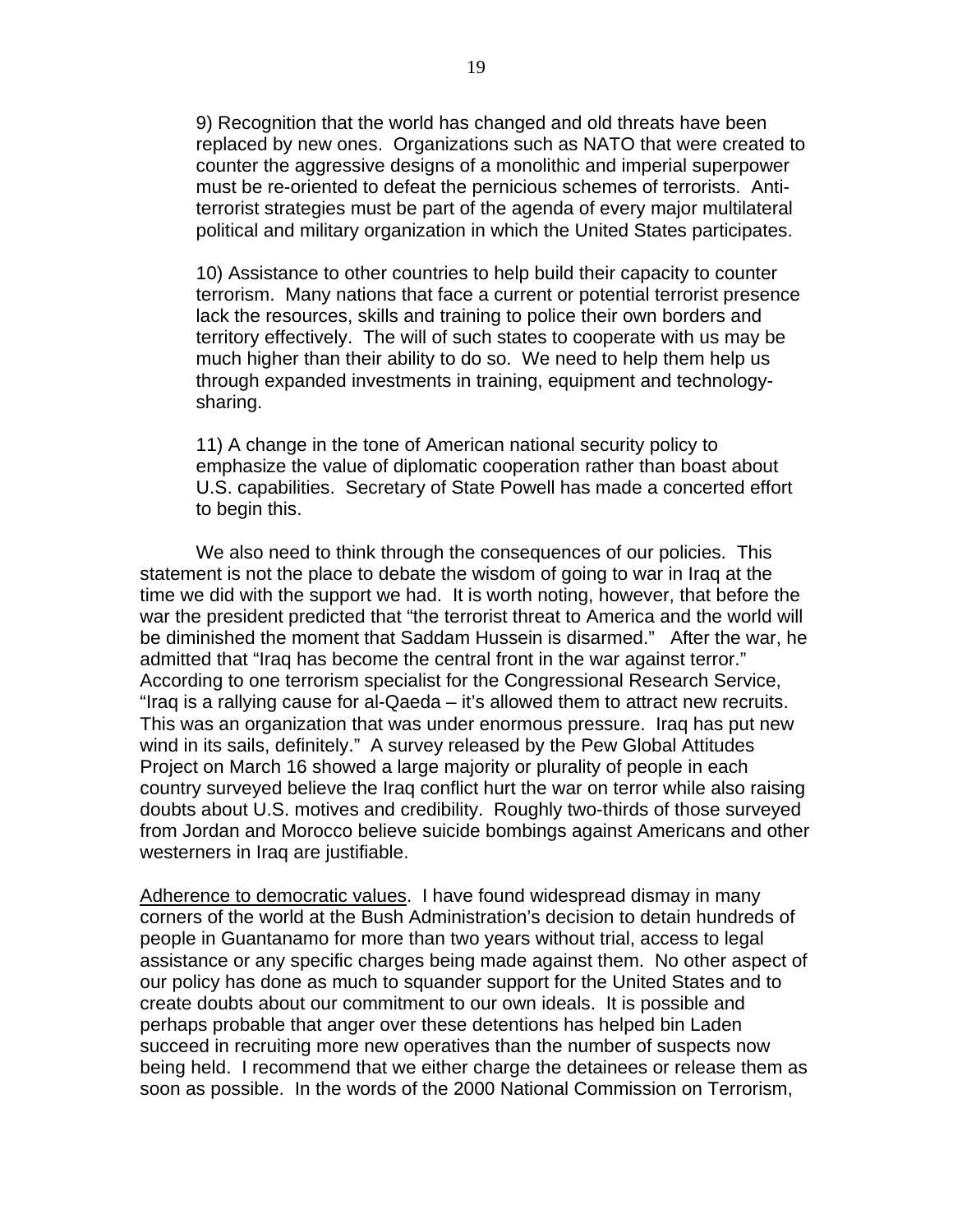20

chaired by L. Paul Bremer III, "Terrorist attacks against America threaten more than the tragic loss of individual lives. Some terrorists hope to provoke a response that undermines our Constitutional system of government. So U.S. leaders must find the appropriate balance by adopting counterterrorism policies which are effective but also respect the democratic traditions which are the bedrock of America's strength."

Terrorism, Democracy and the Middle East. President Bush has suggested that the best way to fight terrorism in the long term is to lay the groundwork for the democratic transformation of the Middle East. According to National Security Adviser Condoleezza Rice, "The transformation of the Middle East is the only guarantee that it will no longer produce ideologies of hatred that lead men to fly airplanes into buildings in New York or Washington. "

I certainly support the democratization of the Middle East. But in discussing it, we need to avoid two illusions. The first is that because transformation is billed as the solution to terrorism, supporting it makes other counter-terrorism efforts less necessary. That is certainly not the case. The second is that supporting democracy in the Middle East is a substitute for leadership in pursuing Israeli-Palestinian peace.

President Bush has argued that the way to make progress in the Middle East is to create a model democracy in Iraq. This, he says, will inspire the Palestinians to elect new leaders who will then crack down on violence and make peace on terms Israel can accept. I only wish it were that simple.

A stable and democratic Iraq would provide many benefits, but it will not by itself change Arab and Palestinian views about the rights and wrongs of history or what constitutes an acceptable outcome in the Middle East. And nothing would do more to doom a democracy initiative at birth than a perception that we are trying to change the subject from the Israeli-Palestinian crisis.

The good news is that many Arabs do want democracy. Recent surveys show that--despite widespread opposition to American policies--there is widespread enthusiasm among Arab populations for democratic values such as freedom of expression, multi-party systems and equal treatment under the law. The same surveys show solid majorities in places such as Jordan, Morocco and Kuwait believing that the principles of western-style democracy would work well in their countries.

The first element in any strategy for encouraging democracy in the Middle East must be to emphasize its reliance on local input and ideas.

Second, it must be multilateral. The label "Made in America" is not a selling point.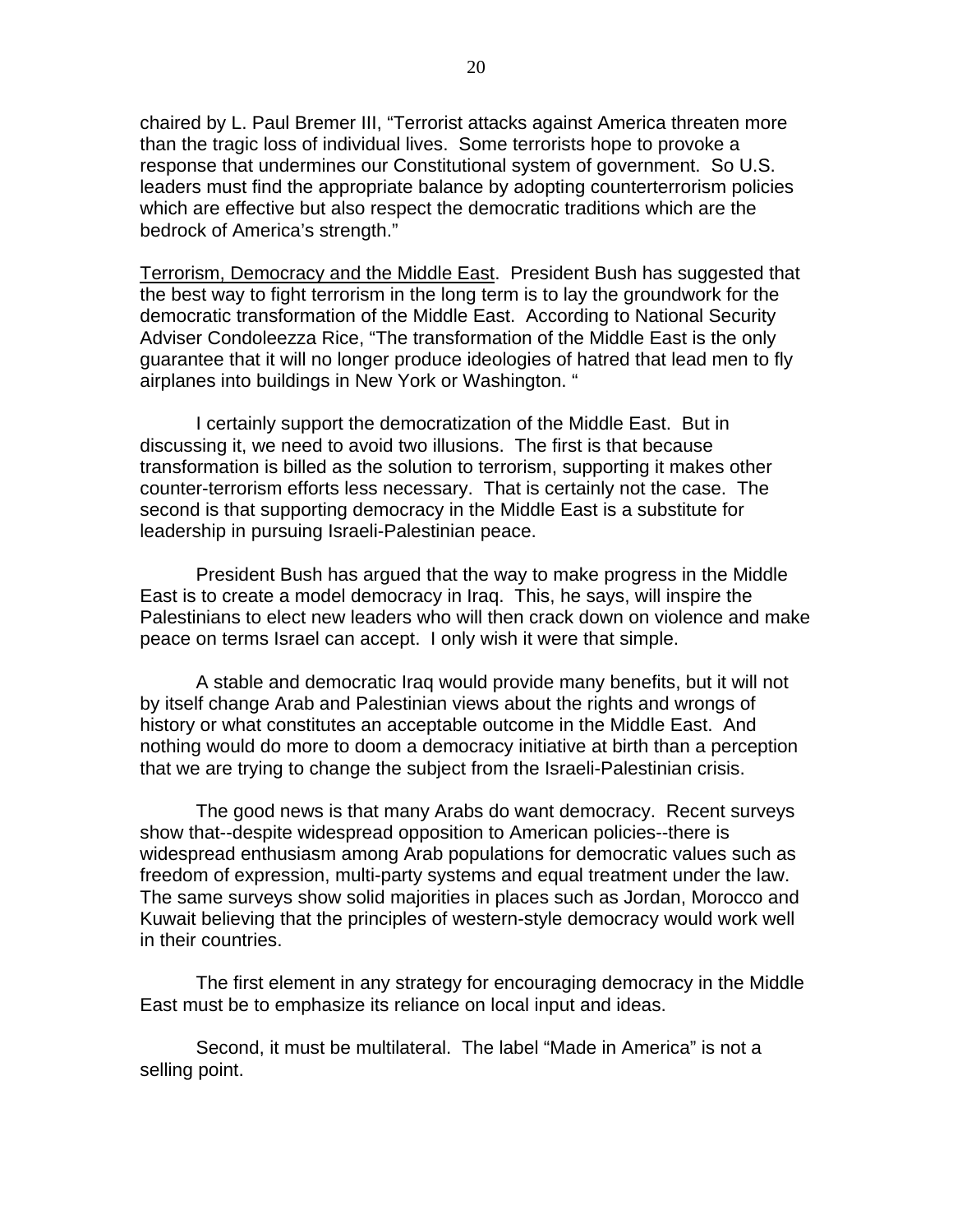Third, the initiative must recognize the differences within the Arab world and between Arab and other Muslim-majority states. A cookie cutter approach that treats each of these societies the same would be simplistic and sure to fail.

Fourth, the strategy should be aimed at building democratic institutions gradually and from the ground up.

This means that it must include 1) education reform so students are taught how to succeed in the modern world, rather than try to destroy it; 2) economic reform and improved governance so outside investment is encouraged, small businesses can prosper and more young people can find good jobs; 3) training in the basics of political organization and campaigning so a true and peaceful competition of ideas is nurtured; 4) measures to discredit, expose and curtail corruption so the rule of law is enhanced; 5) scholarly discussions about how to find the right fit between the demands of democracy and the requirements of Islam; 6) a process for ensuring that women's voices are heard so the talents of all are enlisted in creating and sustaining democracy; and 7) opportunities for Arab-Americans to play a key role by sharing their own democratic experiences and knowledge.

No Middle East democracy initiative will succeed if it is viewed within the region as patronizing or imperial or as a way of avoiding hard questions about the Palestinians and Israel. However, there is a corollary to this. The world should not allow Arab leaders to use the Israeli-Palestinian dispute as a way to avoid hard questions about the nature of their own policies and governments.

To paraphrase something Yitzhak Rabin once said about terrorism and the pursuit of peace: We should seek peace regardless of how well democratization is proceeding; and we should seek democracy regardless of whether peace negotiations are going well.

Information. During the cold war, our government developed an elaborate apparatus for gathering information and then keeping it secret except from those with a very specific need to know. As a result, much more data flowed up the chain of command than spread across it, while very little trickled down. The dissemination of information was controlled by the originating agency. And clear separations were maintained between public and private, domestic and international, law enforcement and intelligence. Agencies such as the CIA and FBI developed their own sets of priorities, procedures and cultures—and did not learn how to cooperate or share information very well.

The old system was appropriate for the times, but the times have obviously changed. Al-Qaeda does not pose the same kind of threat as the Soviet Union. It is far less powerful, but it is also harder to see, harder to predict and harder to deter. Its goal is to kill people. Preventing that requires a military,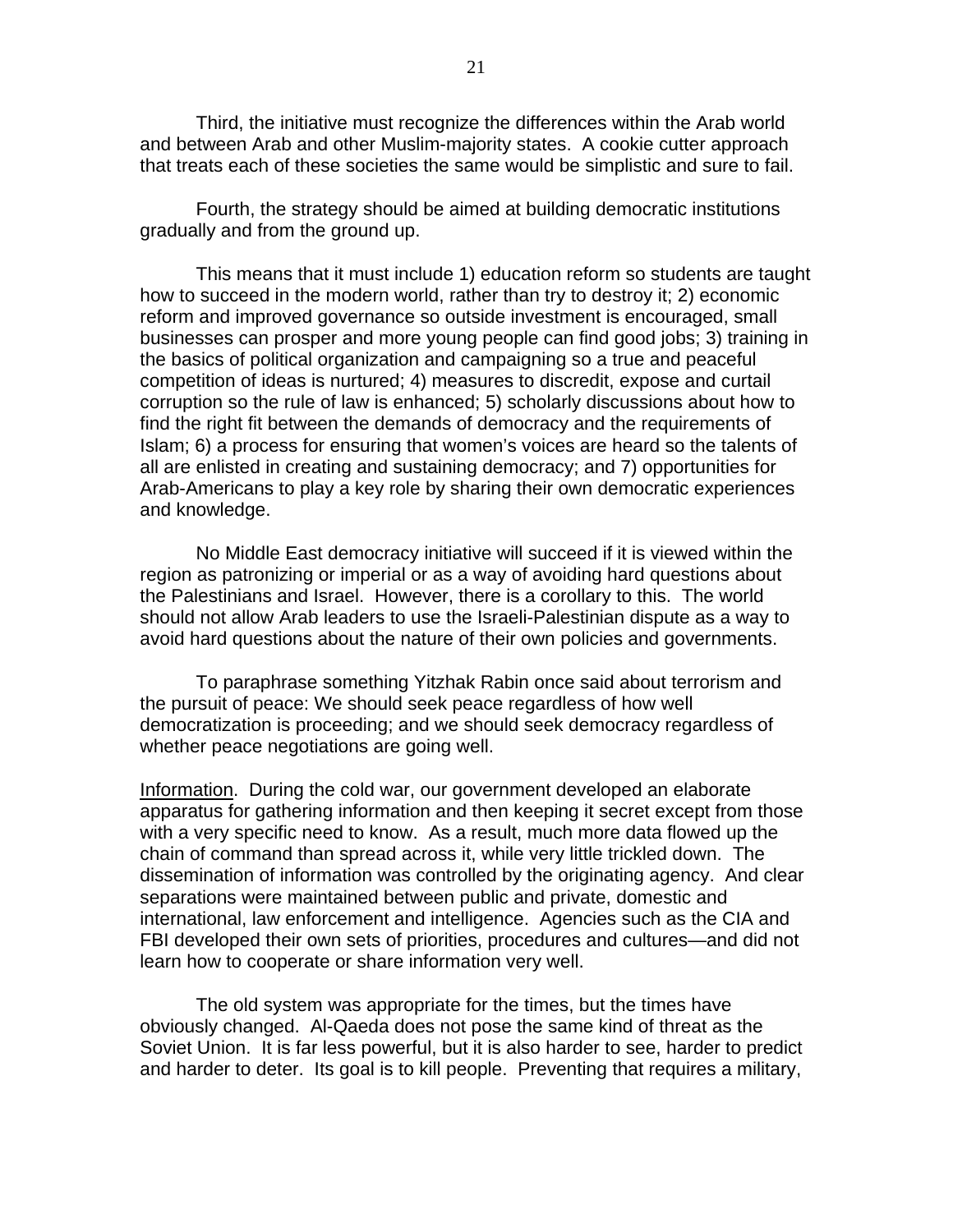intelligence and law enforcement response system that is fast, flexible and fullycoordinated.

As a former secretary of state, I am especially mindful of visa officers who must handle huge caseloads and are required to make judgments rapidly and without much information about the intentions of those applying for admission to the United States. These officers are highly dependent on the watchlists compiled by our intelligence, law enforcement and border protection agencies. For those watchlists to fulfill their protective purpose, the information on them must be 1) derived from both international and domestic sources, 2) carefullyvetted to meet agreed upon standards of relevance and accuracy and 3) shared with those whose eyes, ears and wits we rely upon to shield the public.

Those responsible for defending us must be able to "connect the dots" of relevant data that are available, but the dots will not all be available unless they are shared. It is vital, therefore, that we improve our watchlisting systems to ensure that all relevant agencies have access to a common data base that is comprehensive, up-to-date, cross referenced, and readily accessible to those who are on the front lines including visa and customs officers, border guards and law enforcement personnel at all levels.

Just as we need to share information between the federal and the state and local governments, so we need to share information more freely with other nations. Certainly, there are risks involved in doing this. And certainly we must exercise a high degree of prudence and care. Some governments merit our trust; others do not. But if we want to create a truly extensive and effective web of intelligence and law enforcement within which to ensnare our enemies, we will need to share our information about terrorist organizations with others to roughly the extent we demand that others share their information with us.

### **Conclusion**

Mr. Chairman and members of the commission, let me close by saying that I sympathize greatly with President Bush, Secretary Powell and others in positions of responsibility at this time. Each day brings with it the possibility of a new terrorist strike. The March 11 train bombings in Madrid remind us that, despite all that has been done and is being done to protect our territory and citizens, we have to live with the fact that the enemy—if in a position to attack will have a broad range of targets. We should all expect—and prepare ourselves psychologically—for the likelihood that further strikes will take place on our own soil.

We must be united in our determination that if and when that happens, it will do absolutely nothing to advance the terrorists' goals. It will not cause